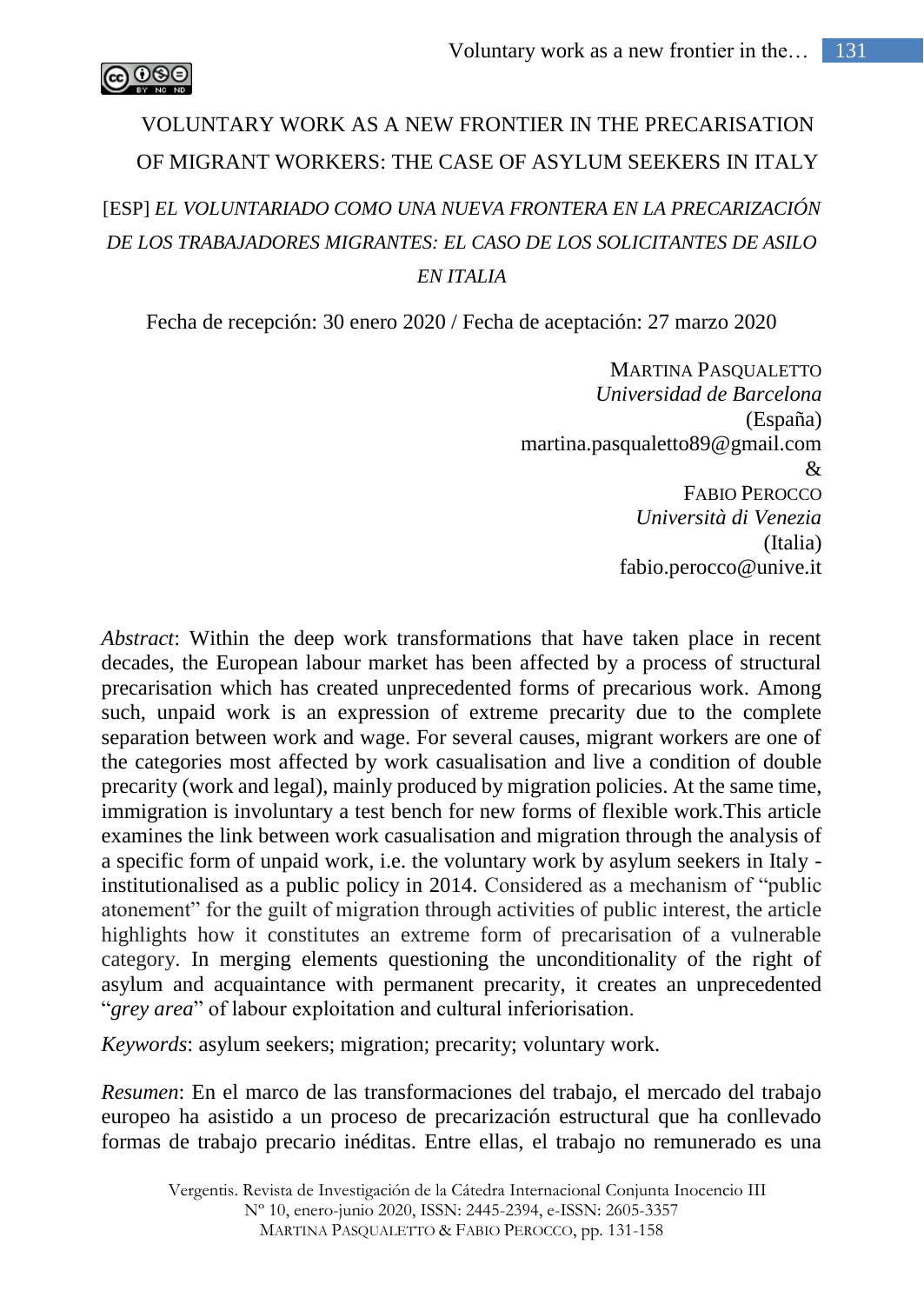

expresión de precariedad extrema por su separación total entre prestación y salario. Por distintas causas, los trabajadores migrantes son una de las categorías más afectadas por la precarización y viven una condición de doble precariedad (laboral y legal), causada principalmente por las políticas migratorias. Al mismo tiempo, la inmigración es involuntariamente el laboratorio donde se experimentan nuevas formas de trabajo flexible. Este artículo examina la conexión entre precarización laboral y migración a través del análisis del trabajo voluntario de los solicitantes de asilo en Italia - institucionalizado como política pública en 2014. Interpretado como mecanismo de "expiación pública" de la culpa de la migración a través del trabajo voluntario de utilidad pública, el artículo hace hincapié en el hecho que ese constituye una forma extrema de precarización de una categoría vulnerable. Mezclando elementos que ponen en entredicho la incondicionalidad del derecho al asilo y la socialización hacia la precariedad permanente, pone de manifiesto una "zona gris" de explotación laboral y inferiorización cultural.

*Palabras claves*: migración; precariedad; solicitantes de asilo; trabajo voluntario.

# 1. INTRODUCTION

 $\overline{a}$ 

This article<sup>\*</sup> aims at analyzing the link between work casualisation and migrations through the study of a specific form of unpaid work, the voluntary work by asylum seekers in Italy.

Among the great social issues of our time, special attention is attached to work transformations in the name of structural precarisation and the globalization of migrations (under the sign of stigmatization). Often these phenomena mingle, blend, and become embodied in the mass of migrant workers, who suffer hard life. As for work casualisation, since the rise of the economic crisis it has widened and deepened, with a leap in quantity and quality, going beyond precarity as it was known in the recent past. In the last decade new forms of extreme precarity have emerged alongside "first generation" precarious jobs themselves; the work transformations have been so dire that rather than describing this simply as commodification of labour, in extreme cases we should talk about nullification of labour and of the

Pasqualetto: sec. 1, 2.1, 2.2, 4, 5; Perocco: sec. 1, 2, 3, 5.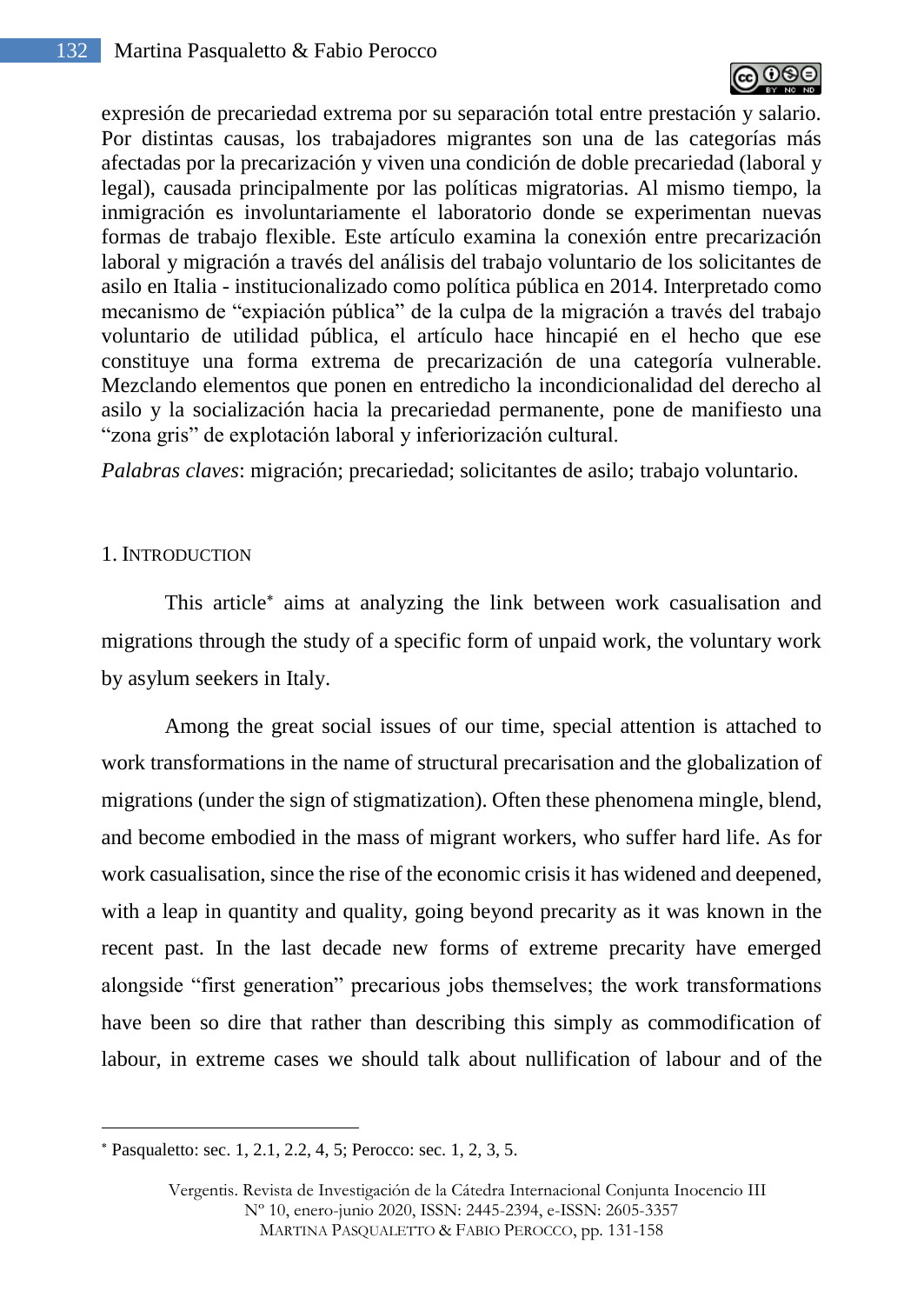

worker, who doesn't have and doesn't have to have anything guaranteed. The public debate, which over the last few years saw a vivid opposition between the champions of flexibility and the critics of precarity, seems weaker now, as if the future of precarity was considered something obvious, or irreversible.

As for migrations, over the last two decades in many countries of the world there was a surge in the roles of reserve army and social buffer for the crisis which have been historically allocated to immigration. In the neo-liberal era, "migratory utilitarianism" has grown fairly everywhere, while migrations have become a fullyfledged crime and are constantly criminalized. The globalisation of selective, restrictive and repressive migration policies - with States and governments competing in the harshening of conditions of migration and worsening of immigrants' conditions - has been functional to the systematic use by several countries of an exploited and stigmatised migrant workforce, kept in a condition of social inferiority and with half the rights of the rest of the population, to lower the cost of labour and compete on global markets.

Several contexts witnessed the convergence of work casualisation and precarisation of migration on immigrant workers, that live a condition of double precarity (at work level and at legal level) and that are the first to experiment the shift to precarious work and to the most extreme forms of precarity. A noteworthy example of the new forms of work precarity, as well as of the convergence of these processes, is the voluntary work of asylum seekers in Italy. In spite of being a confined phenomenon, both geographically and numerically, it is an interesting case as it may indicate a few trends in the new ways of labour regulation and in the migration policies. It is linked to the growth of unpaid work, a multiform phenomenon related to the workfare policies and to the work transformations (digitalization, robotization). Simultaneously, it shows how the category of asylum seekers, especially those more legally vulnerable, is a testing ground where new forms of precarity area trialled, taking advantage of the uncertainty of their status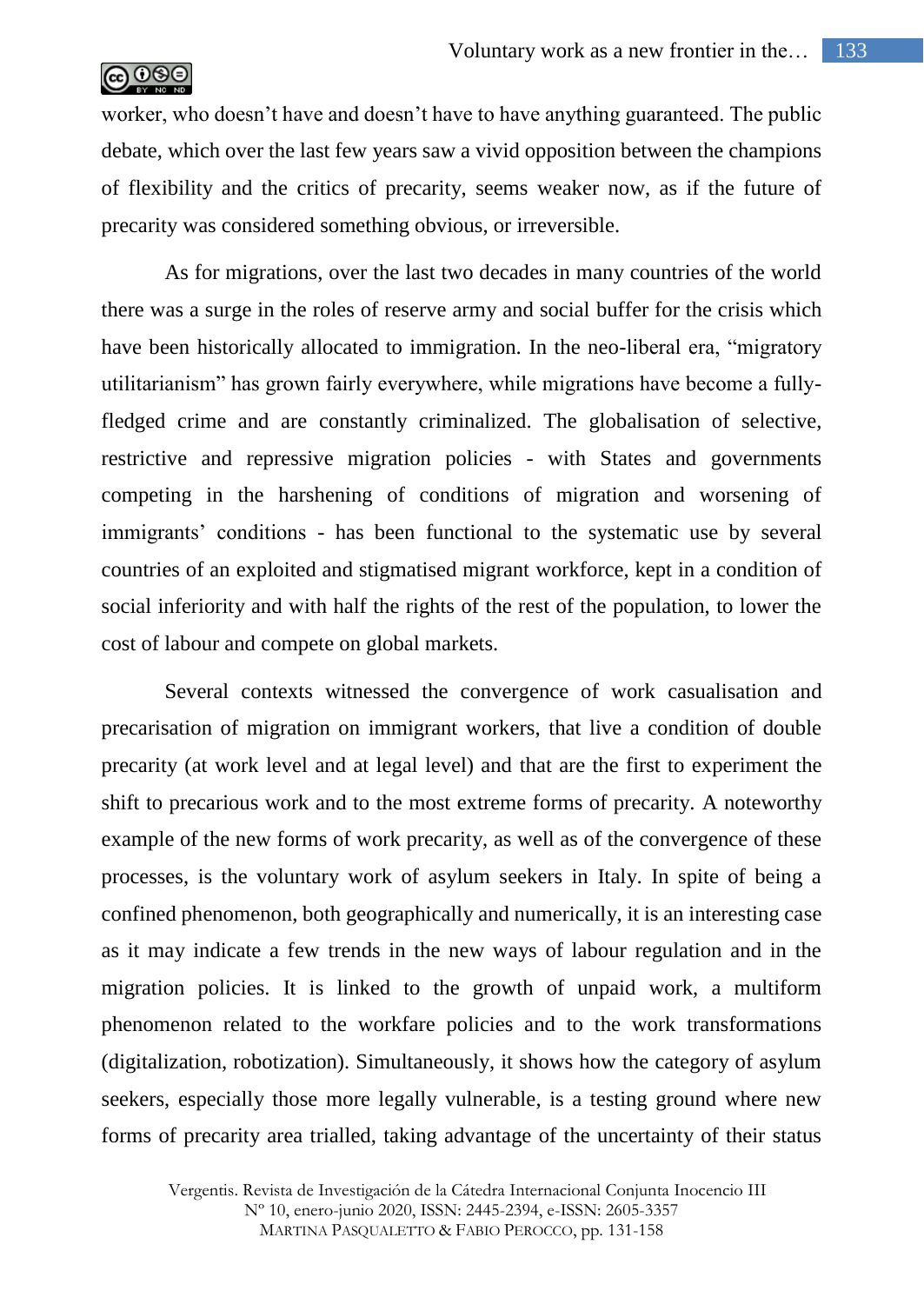and of their need to be accepted in an increasingly intolerant Europe. In this case it abstracts from purely economic logics to encroach in the field of the public image of immigrants and migration policies, creating a "grey area" of labour exploitation and cultural inferiorization.

This article analyses the public policy of voluntary work by asylum seekers in Italy, in relation with the aforementioned processes. The next chapter analyses unpaid work and its institutionalization in Italy, within a broader process of structural casualisation of work. The third chapter considers the precarity of immigrants and asylum seekers in Italy, within the global process of precarisation of migrations. The fourth chapter examines the policy of voluntary work by asylum seekers as a new frontier in precarity and a new way to discipline labour.

2. THE CASUALISATION OF WORK, A STRUCTURAL PHENOMENON OF NEOLIBERAL ECONOMY

The structural precarisation of work<sup>1</sup>, one of the core tenets of neoliberal economy, is broader and deeper than a mere reduction of guaranteed work spaces. The fracture in the unity of the labour contract, the destructuring of labour law, the introduction of a plethora of contract types with different conditions and rights shared, on call, subcontracted, freelancing, formally independent, formally cooperative work - are elements of a radical and extreme process of *commodification of labour*, which has closed a break between the 1950s and the 1970s characterized by the attainment of relatively stable and secure jobs.

The structural precarisation of work has had several consequences on the world of work. Occasional, intermittent, for rent work contracts and all other forms of precarious work (with its leader: irregular work, and its extreme: forced labour)

<sup>1</sup> ANTUNES, R., *The Meanings of Work*, Leiden-Boston 2013; HUWS, U., *Labor in the Global Digital Economy*, New York 2014.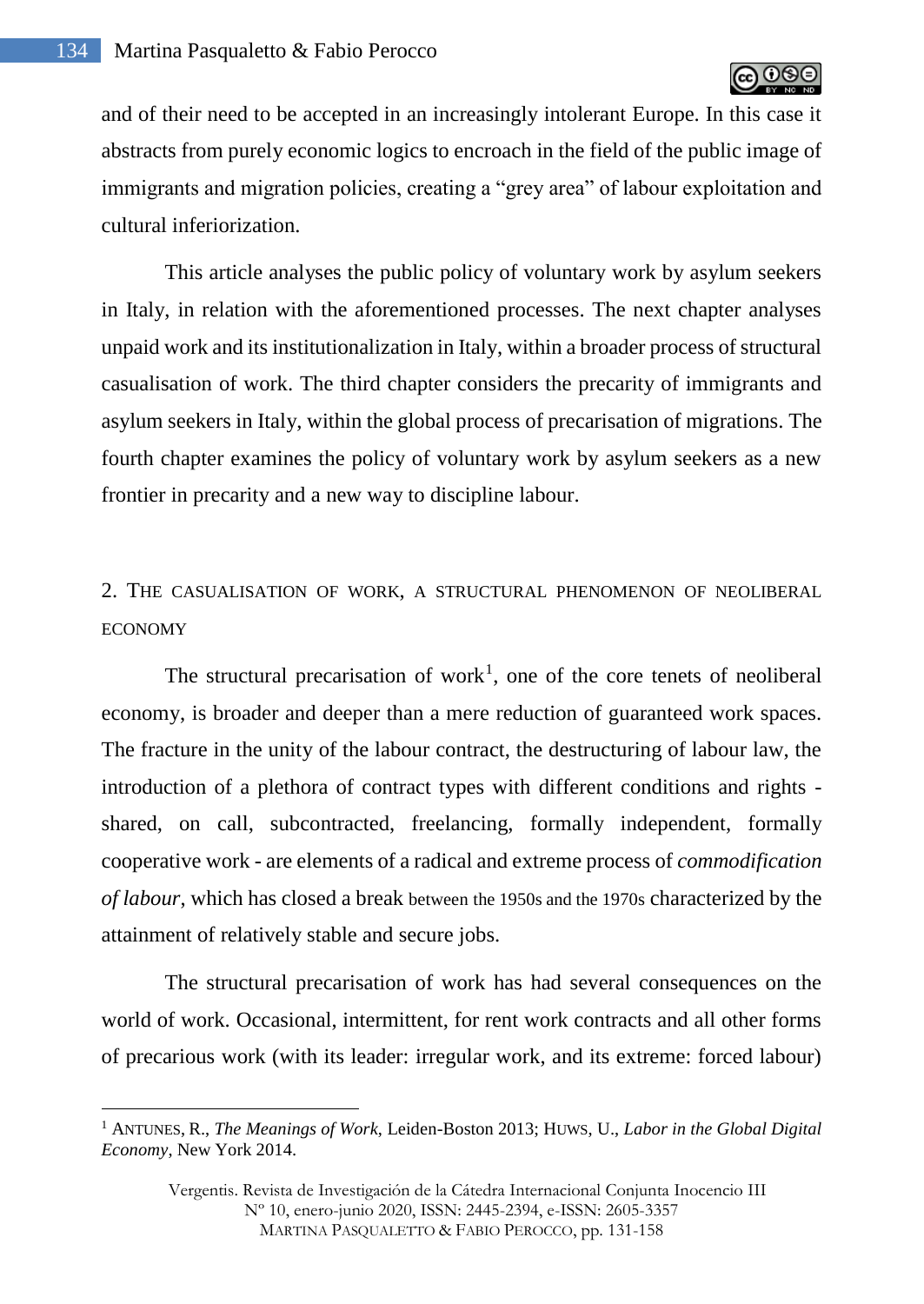

have fragmented and disconnected the labour force, enabling the general devaluation of labour and denying the role of workers in the process of production.

With the recent economic crisis and the consequent radicalisation of neoliberal policies<sup>2</sup>, work precarisation has further expanded and deepened. Now, precarity 2.0 - vouchers, meal tickets instead of wages, serial internships, unpaid work, zero-hour contracts, posted workers - has replaced a part of the "first generation" precarious jobs themselves. The structural precarisation of work, both in its old and new version, has been unleashed on workers unevenly: the first, most affected, were immigrants, young people, low educated female workers with children, older workers affected by company restructuring, and low-skilled workers.

# 2.1. VOLUNTARY UNPAID WORK IN THE SOCIETY OF PRECARIAT

Within the structural casualisation of work, voluntary unpaid work has increased significantly. Unpaid work services have multiplied, and now constitute clear and observable phenomena. The separation between work and wage has progressively normalized in an increasingly competitive and unregulated labour market, which marks a radical change: work may be exchanged not for a wage in the present, but rather oriented towards other matters, usually immaterial and in the future.

Voluntary work differs from volunteering as an activity intentionally carried out for free and willingly for the benefit of someone, as the former usually is not "for free" nor "willingly": most of the times it is compulsory, forced, imposed; usually it is carried out for the benefit or advantage of the voluntary worker. This is the case, for instance, of those who offer voluntary work as a professional investment, to

<sup>2</sup> BAUMAN, Z., *Does the Richness of the Few Benefit Us All?*, Cambridge 2013; CROUCH, C., *The Strange Non-Death of Neoliberalism*, London 2011.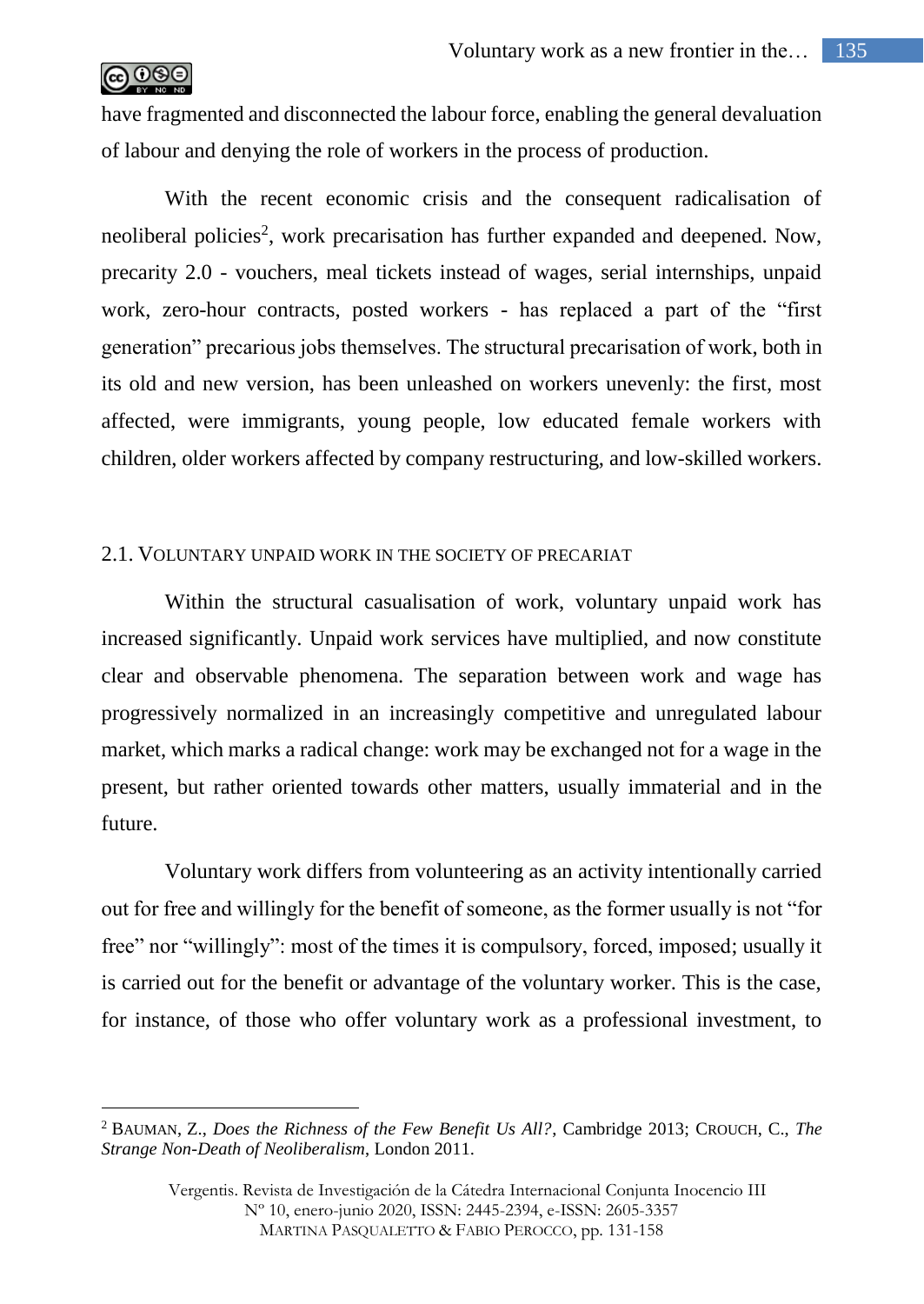improve their CV, to find a job, to get a job in the organization where they provided voluntary work based on the promise they would be hired.

Furthermore, volunteering is conscious, whereas unpaid voluntary work may even be unconscious. It is unconscious when it concerns "*(potentially) productive work offered in several social, relational and recreational activities - as participating in a social network or leaving their data on the internet - which create adequate value without an appropriate return corresponding to the generated value*  [...]"<sup>3</sup>. It is conscious when the workers "*know they are working without compensation. It is forced unpaid work, fed by the provisions of the Workfare State, the so-called administrative barter and training entailing compulsory internships*  [...] It is voluntary unpaid work, where the wage return is postponed indefinitely and *remains a promise*" 4 . Voluntary work by asylum seekers falls within the latter category: conscious forced unpaid voluntary work, imposed by workfare policies, carried out with a view to a compensation (granting asylum, integration within the labour market, etc.).

Over the last two decades, voluntary work has spread in several ways in different economic sectors, though affecting some more. For instance, in the world of education, where unpaid internships and traineeships have increased considerably<sup>5</sup>. The debate between those considering them a form of unpaid work and those considering them an educational instrument is still open; their legitimation

<sup>3</sup> GREPPI, S. ET AL., *Lavoro gratuito o poco remunerato nella nuova grande trasformazione*, Manno 2017, p. 14 (author's translation).

<sup>4</sup> Ivi, p. 15 (author's translation). In the same page they underline that: "*In this sense, conscious unpaid work, thus defined, is different from* «*traditional» domestic work*".

<sup>5</sup> CILLO, R., *Nuove frontiere della precarietà del lavoro*, Venice 2017; PERLIN, R., *Intern Nation*, London 2012; HOLMES, K., «Experiential learning or exploitation?», in *Museum Management and Curatorship* 21 (2006), pp. 240-253; HOPE, S., FIGIEL, J., «Interning and Investing: Rethinking Unpaid Work, Social Capital and the "Human Capital Regime"», in *TripleC* 13 (2015), pp. 361-374; RODINO-COLOCINO, M., BEBERICK, S., «"You Kind of Have to Bite the Bullet and do Bitch Work": How Internships Teach Students to Unthink Exploitation in Public Relations», in *TripleC* 13 (2015), pp. 486-500.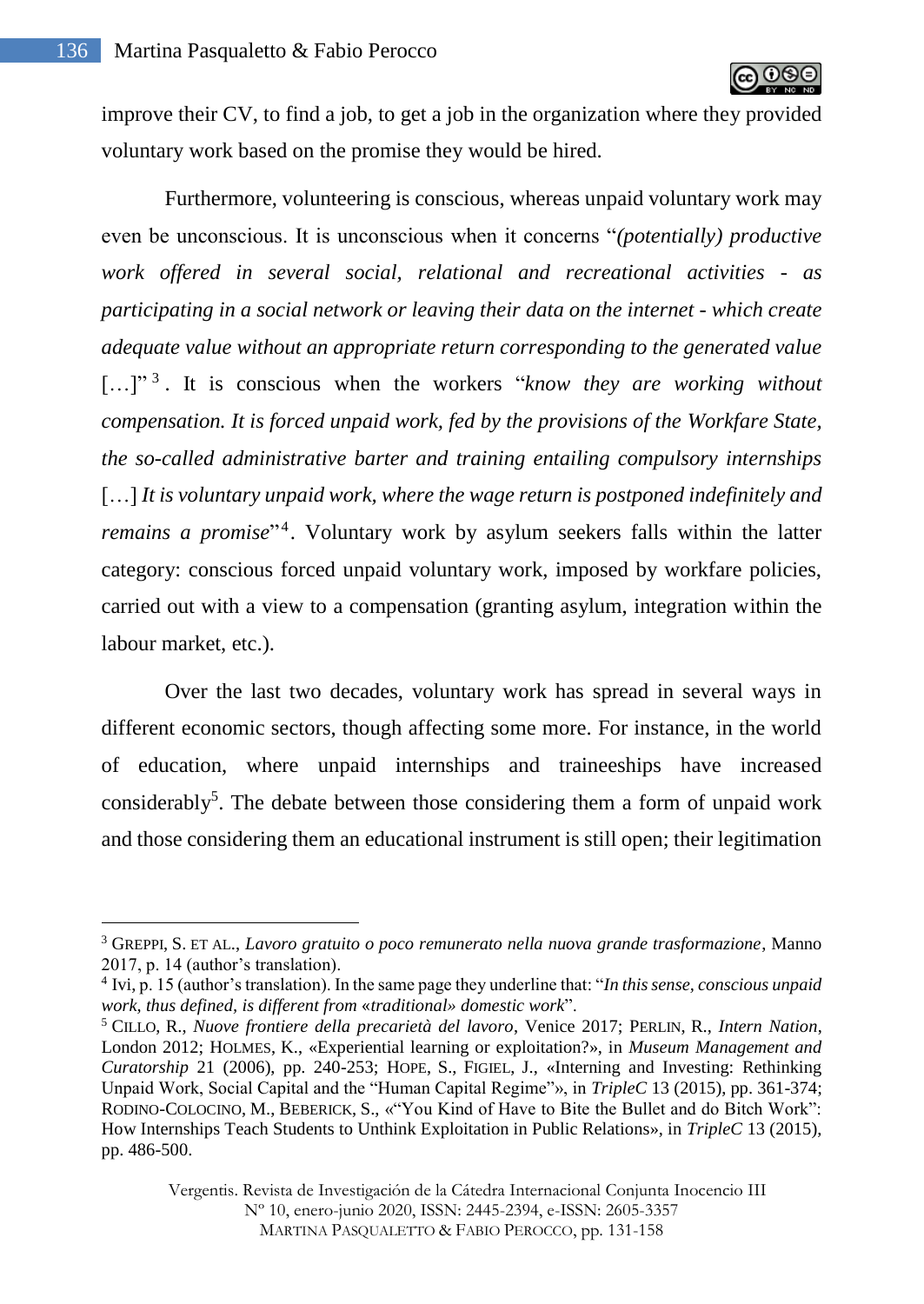

lies in making an investment aimed at a future professional stability, but as of today no research confirms the relevance of an internship in reaching professional stability.

In the sector of culture voluntary work is expressed in terms of extra hours worked without remuneration to keep a high productivity within an extremely deregulated market<sup>6</sup>. This is the case for freelance journalists, who live their profession as a "*liberating*" alternative compared to ordinary work, but who end up working many hours for free to "*stay in the market*", deep in the rhetoric where the line between "work" and "leisure" is dangerously blurry<sup>7</sup>.

In the non-profit sector an increasing number of young and less young people provides unpaid services as a strategy to access a workplace and not only for solidarity reasons. Such services are presented as "*volunteering*", though they have all the features of standard employment in terms of time, place, tasks and hierarchical organization. In this case the line between unpaid work and solidarity is blurry, as studies have identified the creation of a "*post-modern volunteering*" in which nonprofit organizations promote unpaid or barely paid work as a contribution to a noble cause, and the salary should be considered a secondary element<sup>8</sup>.

For many workers, mainly young or unemployed, voluntary work may be a strategy to face unemployment, underemployment, deskilling, through an investment in time, professionalism and energy to reach a stable and paid job. Research highlights that it is justified in view of the creation of a human capital made of professional experiences building a profile which is appealing for the labour market, and of a social capital giving visibility to the worker. Such elements may be summed up by the term *employability*<sup>9</sup> , which in neo-liberal language means the constant

Nº 10, enero-junio 2020, ISSN: 2445-2394, e-ISSN: 2605-3357

MARTINA PASQUALETTO & FABIO PEROCCO, pp. 131-158

<sup>6</sup> SIEBERT, S., WILSON, F., «All work and no pay: consequences of unpaid work in the creative industries», in *Work, Employment and Society* 27 (2013), pp. 711-721.

<sup>7</sup> COHEN, N., «Cultural Work as a Site of Struggle: Freelance and Exploitation», in *TripleC* 10 (2012), pp. 141-155.

<sup>8</sup> MAES, K., «Volunteering or Labor Exploitation?», in *Human Organization* 71 (2012), pp. 54-64.

<sup>9</sup> SMITH, V., «Enhancing employability: human, cultural, and social capital in an era of turbulent unpredictability», in *Human Relations* 63 (2010), pp. 279-303; COSTEA, B. ET AL., «What killed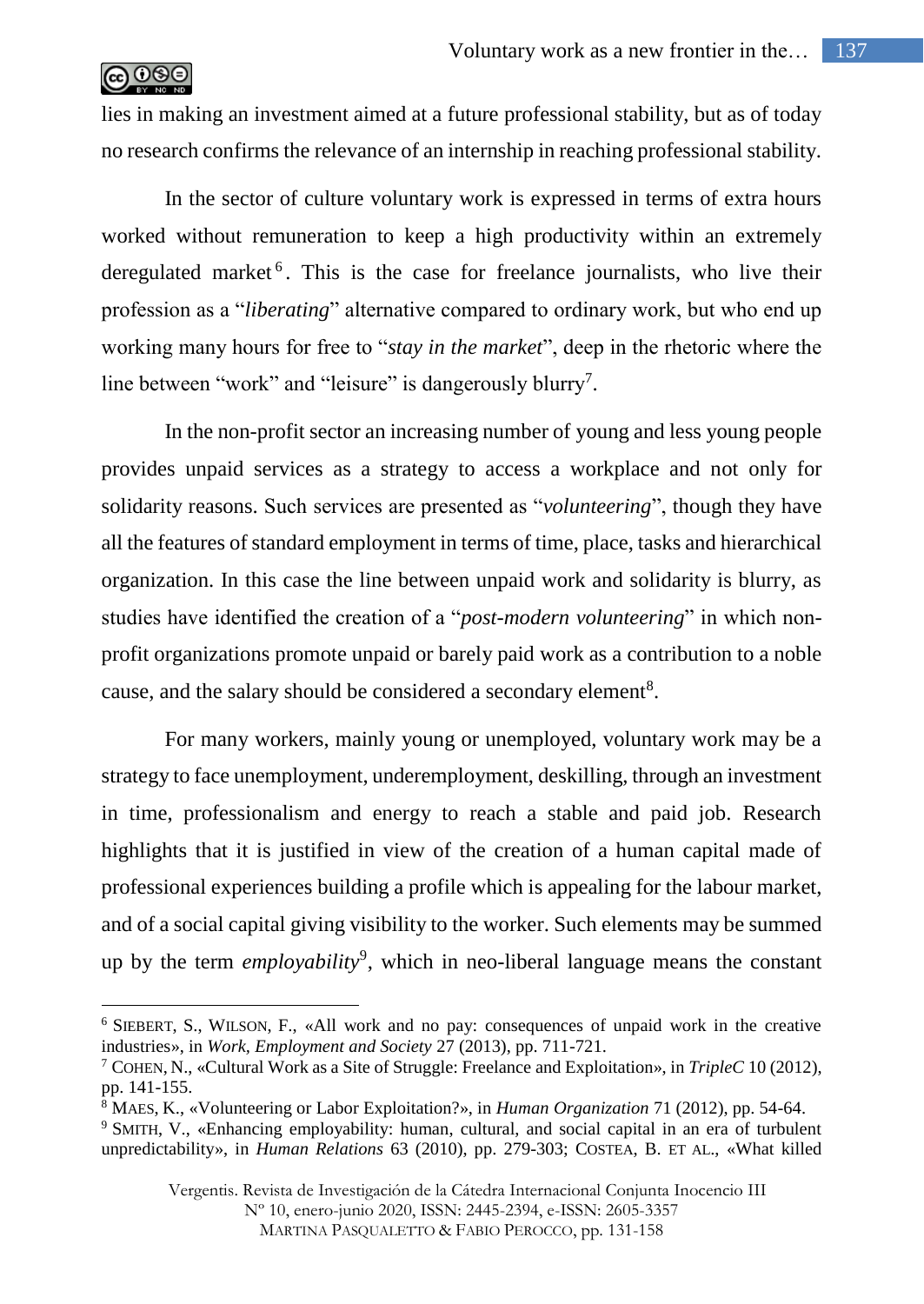

effort to increase your human and social capital to cope with, in an individualistic approach, the increased precarity of the labour market - taken as granted and natural. The responsibility of employment falls exclusively on the worker, who is asked to adjust to given conditions and to "stand out" with an appealing professional profile, starting from available tools, including unpaid work. Within this framework, voluntary work qualifies as *hope labour*<sup>10</sup>, in which the time dimension is important: in today's effort lies tomorrow's income, the worker *hopes* that voluntary work has positive effects on his future. Hope takes the shape of a *promise*, able to employ a worker without necessarily giving him a salary: hence the "*promise economy*"<sup>11</sup>, in which the labour market acquires the worker without purchasing his workforce, leveraging on the level of feelings, requiring dedication and commitment with a view to future benefits.

Such hope for the future shadows the exploitation in the present. This ideology of the voluntary work gives rise to workers turned into their own entrepreneurs, led by an individualized ethos and aimed at risk management, facing the turbulences of the labour market by focusing on their employability. With a critical stance, this ideology boils down to the fact that unpaid voluntary work is an imposed condition with detrimental effects on work conditions at individual and collective level.

At individual level, a "*pedagogy of unpaid work*" emerges, affecting both the worker and the concept of work. On the former, unpaid work affects the self-image of the worker as a non-worker, and at the same time shapes his expectations: after experimenting unpaid work, any salary will be considered an improvement in his

 $\overline{a}$ 

Vergentis. Revista de Investigación de la Cátedra Internacional Conjunta Inocencio III Nº 10, enero-junio 2020, ISSN: 2445-2394, e-ISSN: 2605-3357 MARTINA PASQUALETTO & FABIO PEROCCO, pp. 131-158

Moritz Erhardt? Internships and the cultural danger of "positive" ideas», in *TripleC* 13 (2015), pp. 375-389; MOORE, P., «UK education, employability, and everyday life», in *Journal of Critical Education Policy Studies* 7 (2009), pp. 453-473.

<sup>10</sup> KUEHN, K., CORRIGAN, T., «Hope Labour: The Role of Employment Prospects in Online Social Production», in *The Political Economy of Communication* 1 (2011), pp. 9-25.

<sup>11</sup> BASCETTA, M. (ed.), *Economia politica della promessa*, Roma 2015.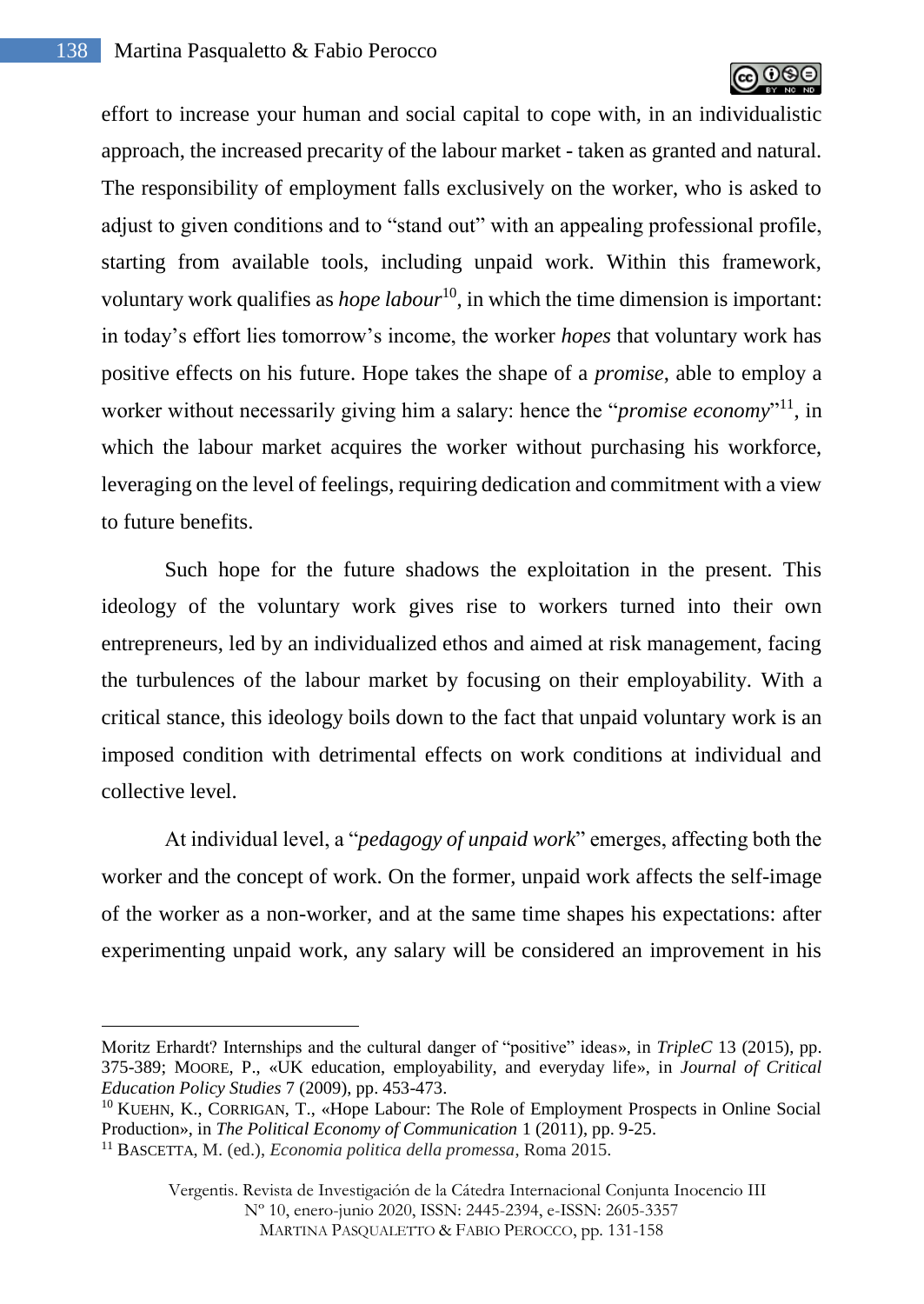

conditions. This pedagogy downsizes the expectations of worker, pushing him to untie his skills from the working conditions offered; it accustoms the worker to exploitation and to a general non-recognition of collective rights in the labour world<sup>12</sup>. As for the concept of work, calling forms of unpaid work "*internship*", "*traineeship*" etc., leads worker to not conceive his services as work, to not be aware of the exploitation implied by gratuitousness $^{13}$ .

At collective level, it favours the impoverishment of workers, contributing to the decrease in wages. The presence of unpaid workers in an economic sector applies pressure on paid workers and determines replacement and de-skilling. Research shows that unpaid work does not promote the professional improvement of workers, rather it is a filter on the access to the labour market selecting those workers with cultural and social capital<sup>14</sup>. Unpaid voluntary work as a "*filter*" selects those who, thanks to their social origins and economic conditions, may afford to live without a salary for some time.

Voluntary work is one of the new forms of extreme precarity emerged in the world of work in the last decade and is a full part of the two-fold process of space subtraction to decent work and of labour devaluation. Often, it is not perceived and presented as an anomaly, but rather as something common and a useful experience to find a job. In this sense, it has become a mechanism of acquaintance with the permanent precarity affecting some layers of the population excluded from the market, specific professional roles ending up in the spiral of traineeships and freelancing (young lawyers, architects, nurses, etc.). Such

 $12$  HOPE, S., FIGIEL, J., «Interning and Investing: Rethinking Unpaid Work, Social Capital and the "Human Capital Regime"», in *TripleC* 13 (2015), pp. 361-374; SMITH, V., «Enhancing employability: human, cultural, and social capital in an era of turbulent unpredictability», in *Human Relations* 63 (2010), pp. 279-303.

<sup>13</sup> POSTIGO, H., «America Online Volunteers», in *International Journal of Cultural Studies* 12 (2009), pp. 451-469; RODINO-COLOCINO, M., BEBERICK, S., «"You Kind of Have», cit., pp. 486-500.

<sup>14</sup> MOORE, P., «UK education, employability, and everyday life», in *Journal of Critical Education Policy Studies* 7 (2009), pp. 453-473; SMITH, V., «Enhancing employability: human, cultural, and social capital in an era of turbulent unpredictability», in *Human Relations* 63 (2010), pp. 279-303; SIEBERT, S., WILSON, F., «All work and no pay: consequences of unpaid work in the creative industries», in *Work, Employment and Society* 27 (2013), pp. 711-721.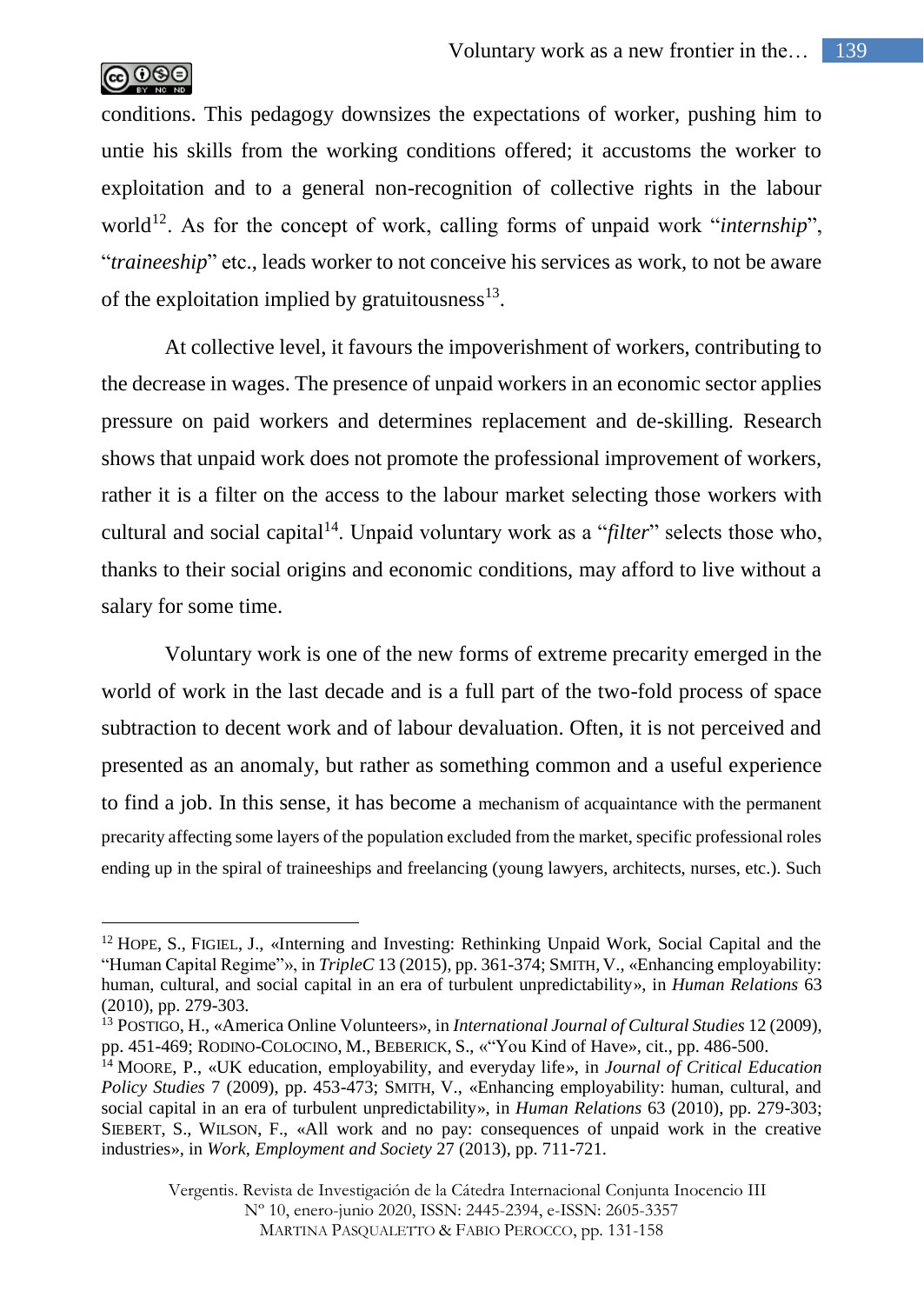

acquaintance with precarious and unpaid/barely paid work is a tool of discipline of workers which educates, prepares and accustoms them to be flexible, adjustable, preparing them to give the most sought-after element in the labour market: full availability. But as the labour market is a system of communicating vessels, the spreading of voluntary work is in itself a factor enlarging precarity to wider layers of workers, and it should be considered within the global process of restructuring work relations. Such processes are visible in the Italian context.

#### 2.2. THE INSTITUTIONALISATION OF VOLUNTARY WORK IN ITALY

In the Italian context there are several forms of voluntary work, both in the private and in the public sector. In the former, together with the crumbling of labour law typical of neoliberal policies, the liberalization and mass spreading of internships has permeated all economic sectors; in the public sector the spreading of voluntary work has had a more limited impact, but still significant.

A first observation of such phenomenon in the public sector comes from active labour market policies: unemployed workers are asked to offer the public administration some hours of unpaid voluntary work in exchange for an economic support and a training program. The most recent legislative measure on such policies is the "citizenship income" (decree law 28/1/2019). For a monthly check for households where no member has a labour income, unpaid "*activities for the community*" are required, i.e. "*The participation to projects by the municipalities, for the community, in the cultural, social, artistic and training sector to protect common goods, to be carried out in the municipality of residence, granting a number of hours*  [...] *not exceeding eight hours a week*" (art. 4.15). Such measures are related to the stop of the transfer of State resources to Municipalities after austerity policies, to the stop in recruitments in public administration, to the general economic crisis, which are putting Municipalities under financial pressure. It is not a surprise, thus, that the State is equipping Municipalities with legislative tools "encouraging" citizens to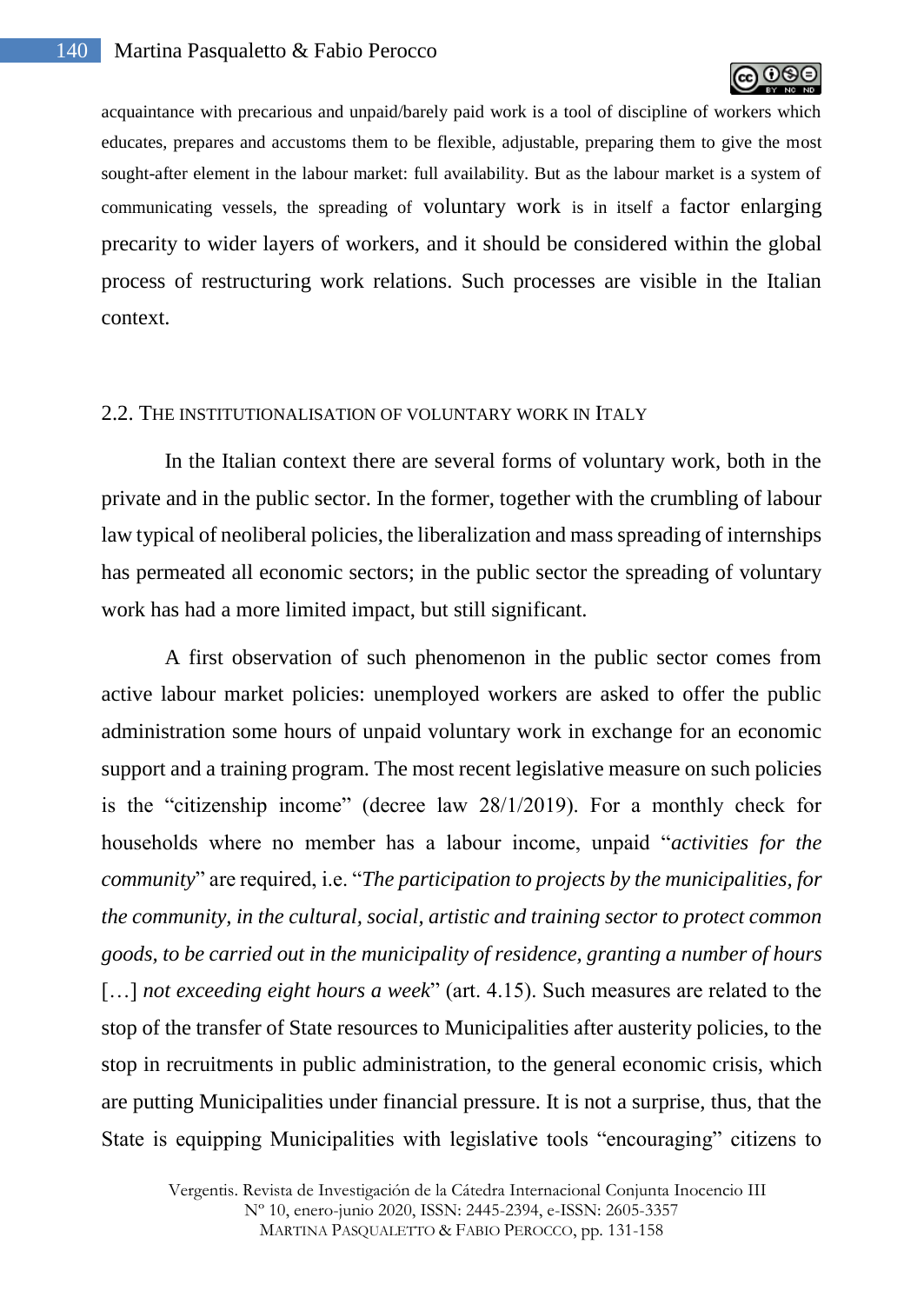

offer their unpaid work services for the benefit of the community. A similar experiment has taken place through the promotion of "*active citizenship policies*", aimed at bringing citizens closer to a democratic management of public affairs based on a new discourse of "active participation" or as a replacement for debts with the public administration. Among such, the "*administrative barter*" (art. 24 in Decree law 133/2014) has appeared, which launched the penetration of voluntary work within the public policies of Municipalities. It enables the Municipalities to involve citizens in the maintenance and recovery of unused public areas or buildings, in exchange for tax incentives (reductions or exemptions). Such measure was welcomed favourably by Municipalities' administrators, but it also raised controversies among administrative law experts. In its most updated form, it is a "social support" measure, in favour of citizens with debts towards the public administration, who may pay them off with unpaid work hours. This entails an asymmetric relationship between the public administration and citizens: as debtors, they will probably have economic problems. Opting for "administrative barters" cannot be considered a solidarity-driven choice, but rather a necessity. Therefore, the rhetoric of "active participation" is no longer viable, and these services may again be analysed under the point of view of unpaid work. One result is the rise in the public administration of forms of unpaid work involving the poorest layers of the population: be they services within active work or active citizenship policies, the beneficiaries of economic aid or those having trouble honouring their debt with the State are offered the solution of unpaid work services.

## 3. IMMIGRANTS AS PRECARIOUS WORKERS

In the majority of Europe, the structural casualisation of labour has affected markedly immigrants. The precarisation of immigrant workers is not anything new in the history of Europe, but in the last two decades this process has clearly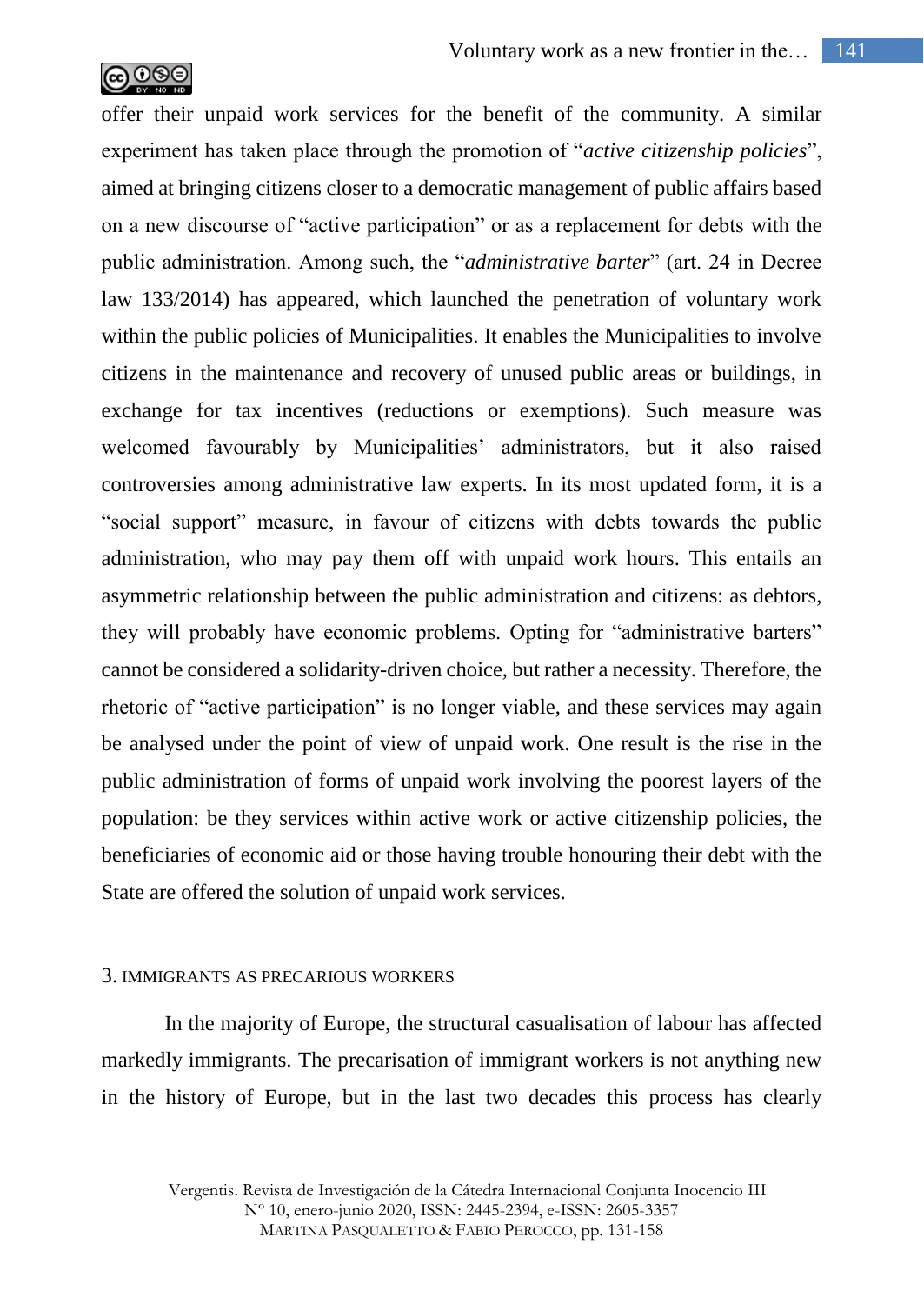radicalised<sup>15</sup>. It has affected both resident immigrants and incoming migrants: the former have seen sharper and increasing mechanisms of discrimination and exclusion, the latter were welcomed by increasingly harsher selection and restrictive mechanisms.

This process has taken place through several modes, among which the combination of restrictive migration policies with deregulation of labour, the surge of temporary migrations, the attribution to immigration of a specific role in the labour market and within European economies.

Migration policies of European countries have incorporated the need of the economic system for flexible workers - not too rooted, who may be used according to the needs of production - worsening the conditions of migration. In several countries they have subjected immigrant workers to a *double precarity*, both in the work and legal sphere: while the former is included in the aforementioned casualisation, the latter is linked to migration policies of many countries which subordinate the immigrants' right of abode to the existence of a work contract, and also tie their social rights to their migratory status (stratifying social rights)<sup>16</sup>.

Torn between the *rigidity* determined by migration laws and the *flexibility* produced by labour laws, immigrants workers have found themselves as new guestworkers attempting to navigate a context of economic stagnation, surge of atypical contracts and weakening of the workers' movement. If for the 1960s and 1970s we may talk about a relatively stable work insertion, in the following decades the reality is that of a precarisation of the very process of work insertion, and, on the

[https://ec.europa.eu/eurostat/statistics-

 $\overline{a}$ 

Vergentis. Revista de Investigación de la Cátedra Internacional Conjunta Inocencio III Nº 10, enero-junio 2020, ISSN: 2445-2394, e-ISSN: 2605-3357 MARTINA PASQUALETTO & FABIO PEROCCO, pp. 131-158

<sup>15</sup> EUROSTAT, *Migrant integration statistics*, 2019

explained/index.php?title=Migrant\_integration\_statistics, accessed 23 March 2019]; SCHIERUP, C-U., JØRGENSEN, M.B. (ed.), *Politics of Precarity. Migrant Conditions, Struggles and Experiences*, Leiden 2016.

<sup>16</sup> MORRIS, L., *Managing Migration. Civic Stratification and Migrants Rights*, London 2002; SCHIERUP, C.A. ET AL. (ed.), *Migration, Citizenship, and the European Welfare State*, Oxford 2006.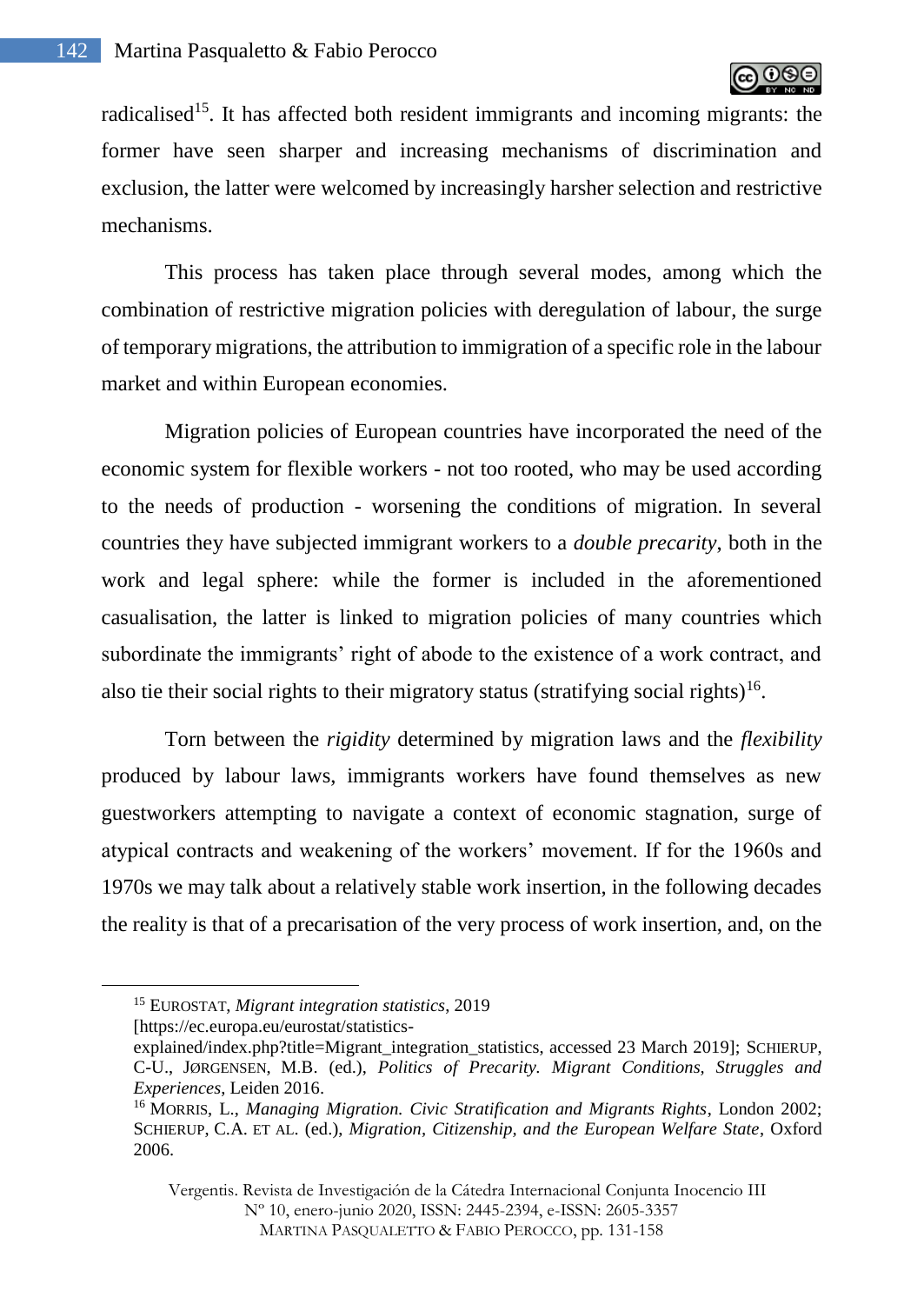

social level, the enhancement of exclusion or segregation factors  $17$ . The generalisation of the bond between the residence permit and the work contract have contributed to the return of the *Gastarbeiter* (guestworker)<sup>18</sup> in a context of structural economic crisis, flexible capitalism with all its fragmentation and polarization; it puts immigrants in a perilous and blackmail position, forcing them to accept any work conditions.

Migration policies have turned to precarity also new arrivals, especially through the support to temporary migrations (seasonal, contract-based, circular, spontaneous and regulated migration). Through temporary migrations, receiving countries use hyper-mobile migrant labour without the social implications deriving from the rooting of immigrant populations and the social transformations brought about by immigration; they have low-cost flexible workforce reducing the social and political costs of immigration. The policies supporting temporary migration offer the labour market and production system a mass of temporary people, without their family, with few links to the hosting society, with a poor knowledge of the area they're working in; such policies create a mass of workers forced to compress their social needs and demands due to their temporary presence.

In the last 15 years, a proliferation of public discourses, communications and official declarations, measures and bilateral agreements aimed at supporting or carrying out temporary migrations took place <sup>19</sup>. A political, institutional and

<sup>17</sup> BASSO, P., **«***Cittadinanza sociale e politiche migratorie in Europa***»**, in *Trasformazione e crisi della cittadinanza sociale*, ed. COSTANTINI, D., Venice 2014, pp. 55-91; SCHIERUP, C.-U. ET AL. (ed.), *Migration, Precarity and Global Governance*, Oxford 2015.

<sup>18</sup> CASTLES, S., **«**Guestworkers in Europe: A Resurrection*?***»**, in *International Migration Review* 40 (2006), pp. 741-766; SAMERS, M., **«**New Guest Worker Regimes*?***»**, in *An Anthology of Migration and Social Transformation*, ed. AMELINA, A. ET AL., Cham 2015, pp. 121-134.

<sup>19</sup> BOSWELL, C., GEDDES, A., *Migration and Mobility in the European Union*, London 2010; CASSARINO, J.P., *Patterns of circular migration in the Euro-Mediterranean area*, 2008 [http://cadmus.eui.eu/handle/1814/8350, accessed 5 Nov. 2018]; CASTLES, S., OZKUL, D., «Circular Migration: Triple Win or a New Label for Temporary Migration?» in *Global and Asian Perspectives on International Migration, ed.* BATTISTELLA, G., New York 2014, pp. 27-36; WICKRAMASEKARA, P., *Circular Migration: a triple win or a dead end?,* 2011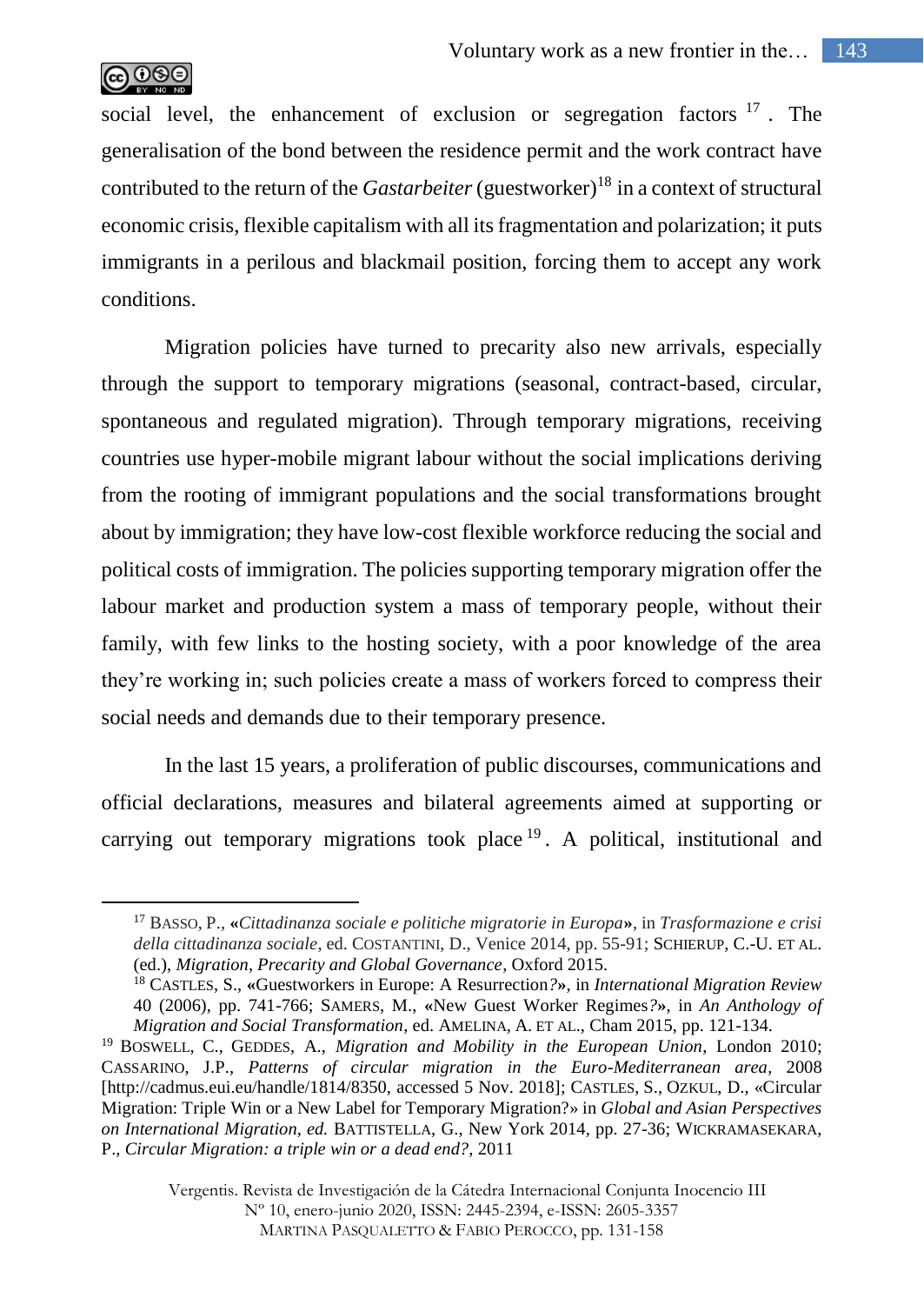

administrative process was started, and it created several bilateral agreements, projects, mobility partnerships, memorandum on temporary, circular, seasonal migrations, which implies the only legal entry route is temporary migration, and the institutionalization of precarity among migrant workers<sup>20</sup>.

Within European economies, there was a surge in the roles of reserve army and social buffer for the crisis<sup>21</sup>, so that immigrant workers are the first to experiment the shift to precarious work and to the most extreme forms of precarity. In the meantime, the functioning mechanisms of the labour market - selection, concentration, specialization - have continued to channel a good share of immigrant workers in the most precarious, heavier, less paid sectors, so that in Europe their working conditions - from access to work to unemployment, from tasks to wages, from classification to mobility - present, though with varying shapes and degrees according to the context, impressive disparities compared to national workers. There are also wide layers of unemployment, under-employment, over-education, underclassification, contract precarity, higher in percentage and longer in time compared to the majority of population<sup>22</sup>, which have grown with the crisis. Such worsening is mainly linked to the shift from full-time contracts to (formally) part-time contracts, to the marked increase in temporary contracts and intermittent work, to the fall, or risk thereof, in irregular work or unemployment forcing them to accept any condition in order to keep their residence permit.

At the same time, migration has been involuntary a carrier of precarisation, an agent of spreading precarisation - often a testing ground where new forms of precarity are trialled before being extended to other groups of workers. The labour

 $\overline{a}$ 

<sup>[</sup>http://www.migration4development.org/sites/m4d.emakina-eu.net/files/no15-mar11-circularmigration-a-triple-win-or-a-dead-end.pdf, accessed 2 Nov. 2018].

<sup>20</sup> GJERGJI, I., *SULLA GOVERNANCE DELLE MIGRAZIONI*, MILAN 2016.

<sup>21</sup> CASTLES, S., *Ethnicity and Globalization: From Migrant Worker to Transnational Citizen*, London 2000; SCHIERUP, C.-U. ET AL. (ed.), *Migration, Precarity and Global Governance*, Oxford 2015. <sup>22</sup> OECD, *International Migration Outlook 2015*, 2015 [https://ec.europa.eu/eurostat/web/ess/- /international-migration-outlook-2015, accessed 23 Nov. 2018].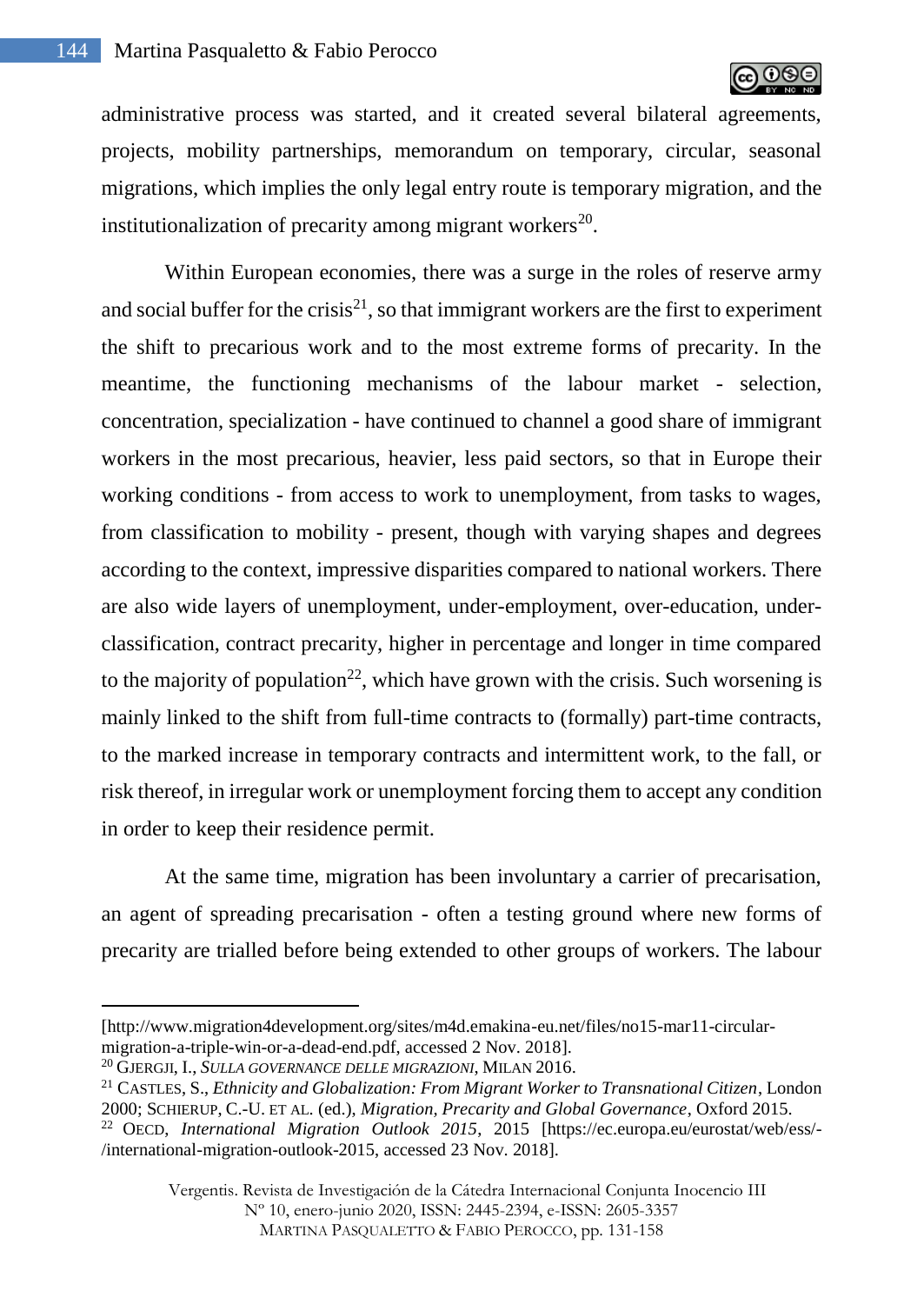

market is segmented, but the spreading of precarity among immigrant workers has been a factor of multiplication and enlargement of precarity which has affected a remarkable share of workers; in this framework, migration policies have had an important general role in paving the way and anticipating comparable labour laws.

The process of downward convergence of migration policies, started slowly in the 1970s and 1980s, and which gained momentum in the 1990s and 2000s, has affected a good share of European states and has seen the confluence of the different European migration policies into one single migration policy, which is selective, restrictive and repressive, which balances regular migration according to the increase in flexibility necessary to the labour market.

In this context, where migration is encouraged by the market and discouraged by state institutions - according to a role play aimed at the social and political exploitation and crushing of migrants - the real purpose of this downward migration policy is not a complete stop to immigration or a tight closing of borders, but rather an unstable, vulnerable immigration, poorly rooted and low-maintenance, with a worsening of the conditions of migration. This specific condition has turned migration into an ambit where the productive system has experimented new forms of division and organization of work, and an element of restructuring and restratification of the labour market through processes which have led to replacing secure jobs with precarious ones.

The creation of an institutionally weak and precarious labour area, of an underclass of temporary workers replacing each other in constant rotation and circulation, has not only allowed the experimentation of new forms of labour exploitation to spread (and creating a sort of on-site delocalization), but also it has favored a new global regulation of work relations and contracts in the name of stable precarity.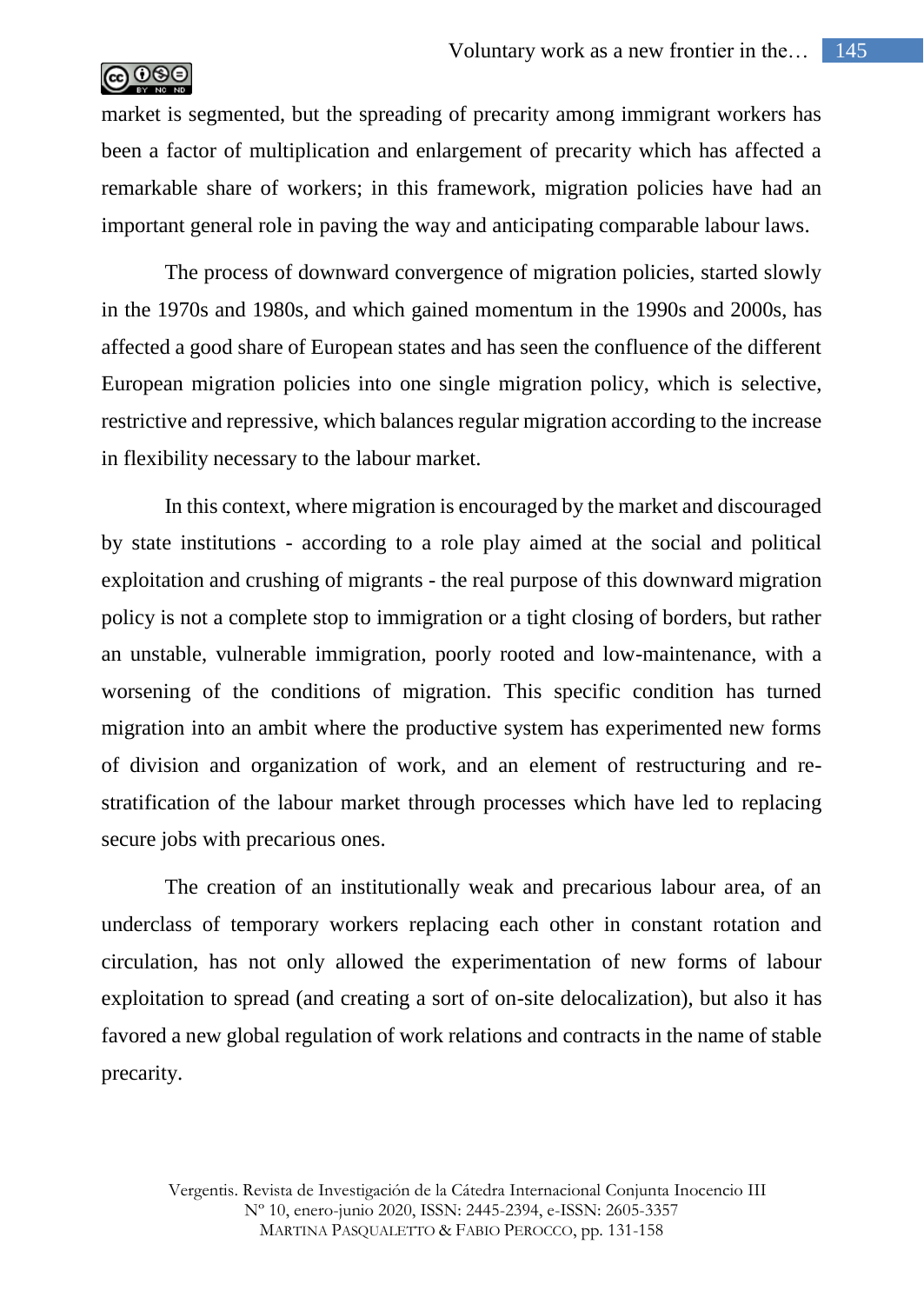

## 3.1. CASUALISATION AND IMMIGRATION IN ITALY

In Italy, throughout the 1990s immigrant workers have been channelled into the worst jobs, especially in labour-intensive sectors, with a high rate of irregular work<sup>23</sup>. The shift to the industrial sector of the 2000s has entailed an improvement of their condition, yet they still take up proportionally more low-skilled and low-paid jobs<sup>24</sup>. Immigrants participation in the official labour market has increased, but the racial segmentation of the labour market has grown, and is matched by labour segregation and ethnicisation in the manufacturing processes $25$ .

The working experience of immigrant workers - with regard to tasks, classification, wages, accidents, and social security - presents today severe disparities in comparison with national workers. Among them, we encounter the highest rates of unemployment (16.2 percent for immigrants versus 11.4 percent for national workers), underemployment (11.7 percent versus 4.2 percent), overeducation (40.9 percent versus 21.6 percent), contract precarity and intermittent work (also of longer duration)<sup>26</sup>. Within this situation, we find *mass socialisation to precarity*: as immigrant workers enter the labour force, running the gauntlet of irregular work and undocumented migration before reaching a minimally stable situation, they often spend a long period experiencing the most exploitative labour practices in the country.

This period is a sort of "warming-up" phase for permanent uncertainty and social inferiority; it, which affects immigrants differently according to various factors, prepares them for a lifetime of precarious work. Structural precarity is the

 $\overline{a}$ 

<sup>23</sup> CARITAS-MIGRANTES, *Dossier Statistico Immigrazione 2004*, Rome 2004.

<sup>&</sup>lt;sup>24</sup> FULLIN, G., REYNERI, E., «Low unemployment and bad jobs for new immigrants in Italy», in *International Migration* 49 (2011), pp. 118-147.

<sup>25</sup> FONDAZIONE MORESSA, *Rapporto annuale sull'economia dell'immigrazione 2018*, Bologna 2018, p. 72.

<sup>26</sup> UNAR, *Dossier statistico immigrazione 2016*, Rome 2016, p. 262.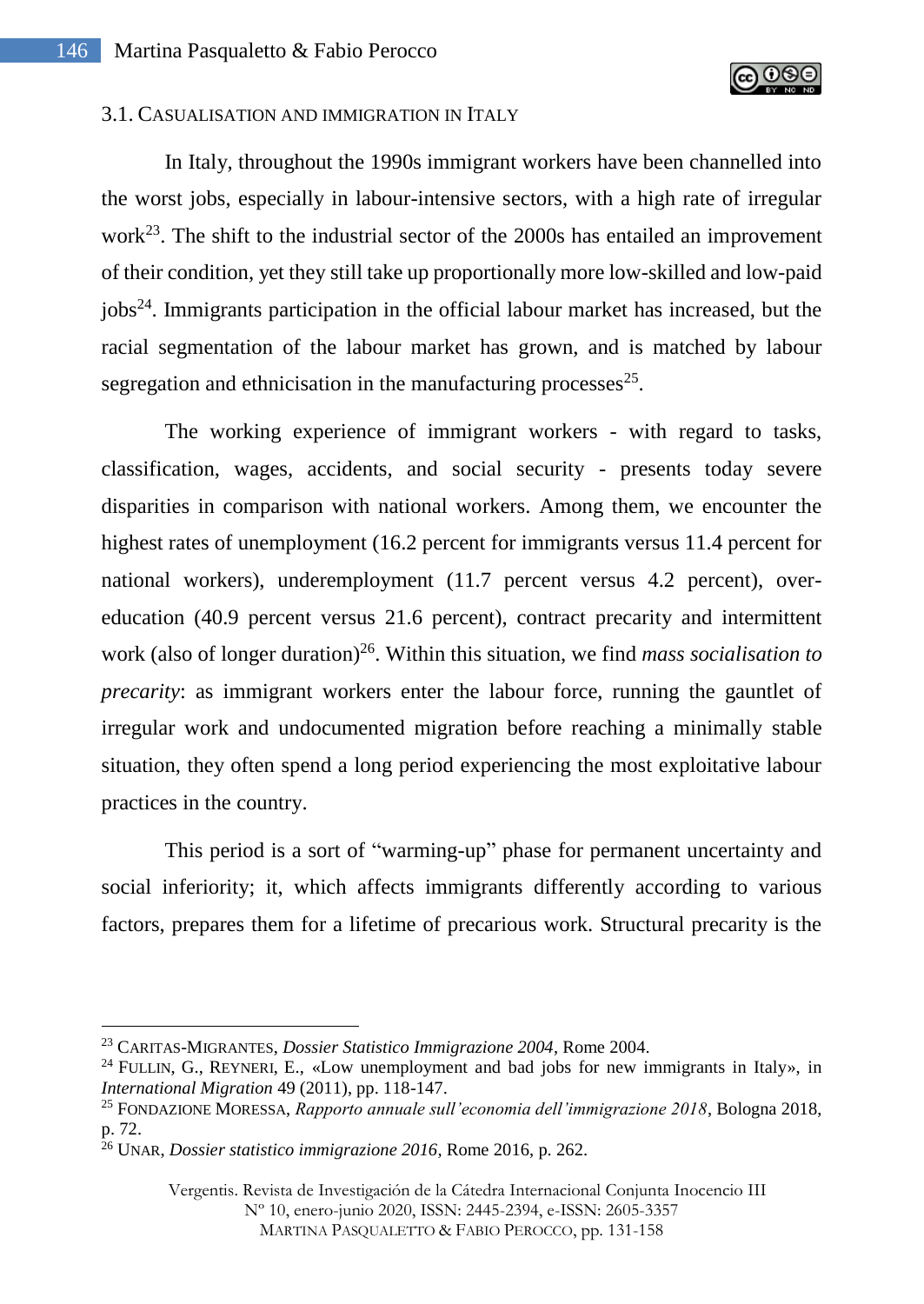

cornerstone of Italy's labour migration regime<sup>27</sup>, and the *pedagogy of precarity* is a pillar of the history of immigration in Italy that began in the 1980s and 1990s, and was institutionalized in the 2000s through immigration laws.

## 3.2. THE PRECARISATION OF ASYLUM SEEKERS

Within the double precarity of immigrants, mention shall be made of specific interventions by the Italian State on asylum seekers over the last two years. This category is affected by an intrinsic vulnerability due to its legal status: asylum seekers are waiting for the response to their asylum application, which may even take 2 years, and is often rejected. Moreover, due to the emergency context in which the "refugee crisis" is handled and the incessant media propaganda with marked elements of hate speech, this category experiences harsh conditions of exclusion and popular intolerance. This context was worsened by recent legislation measures approved in 2017 and in 2018.

Law No. 46/2017 "*Urgent provisions to accelerate procedures on international protection*" - born together with the law on the security and decorum of cities (No. 48/2017) - introduces a generalization of the Hotspot approach of the new European migration policy <sup>28</sup> , entailing several procedural and substantial changes of a restrictive nature. This law was the first phase of limitation to the right of asylum carried out by Italy; for example, it entails the abolition of the second degree of judgement: migrants won't be able to appeal against a judicial decision when their asylum claim is rejected.

<sup>27</sup> BASSO, P., «Politiche migratorie e precarizzazione del lavoro», in *Gli immigrati, il lavoro, la casa*, ed. COIN, F., Milan 2004, pp. 71-100; CINIERO, A., *Economia flessibile e vite precarie*, Naples 2013. <sup>28</sup> The hotspot approach, one of the pillars of the European Agenda on Migration 2015, is based on the large-scale implementation of asylum-seekers and refugees centres. See https://ec.europa.eu/home-affairs/.../2\_hotspots\_en.pdf.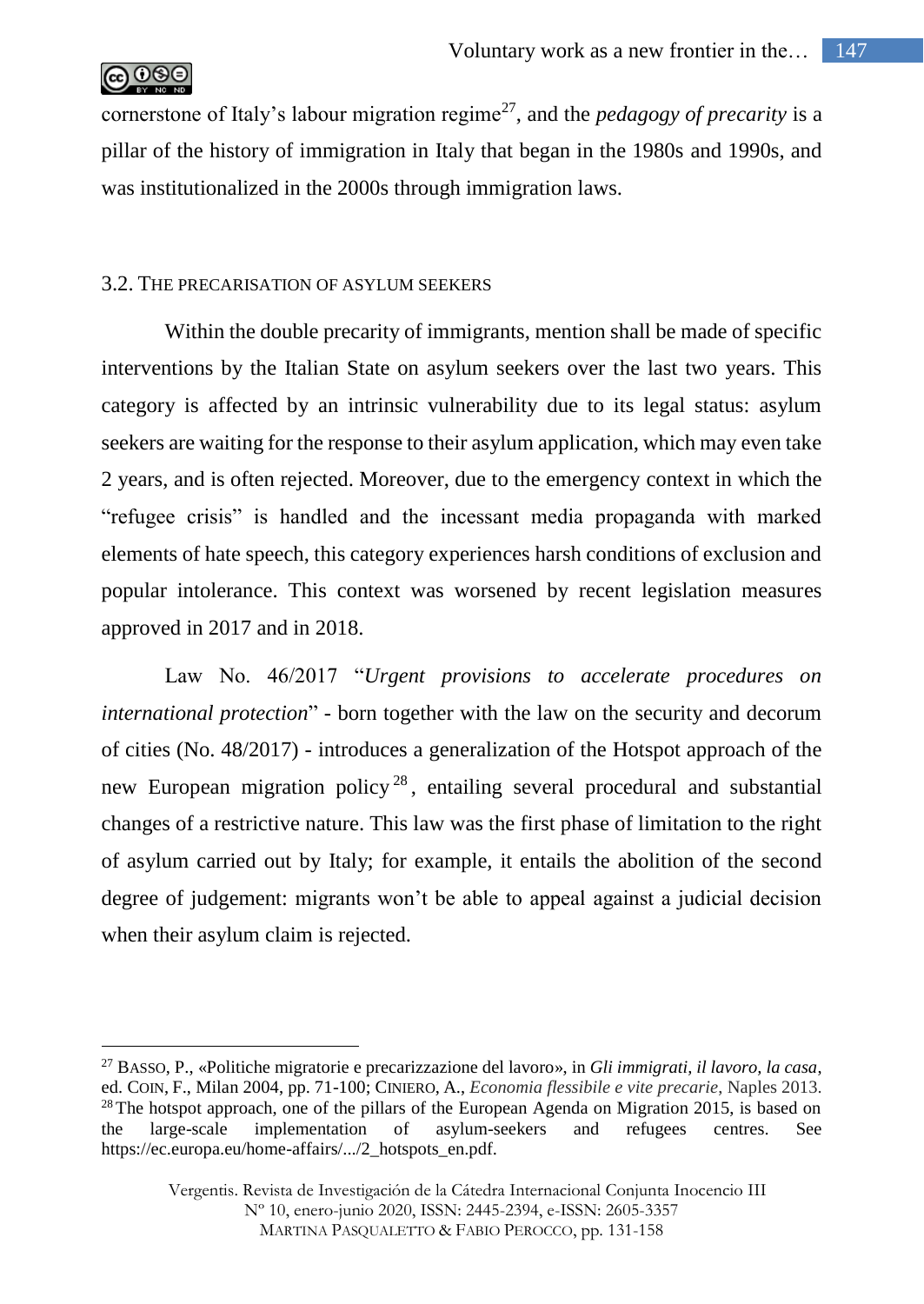Law 132/2018 places immigration in the field of security and worsens dramatically the conditions of incoming migrants and asylum seekers. It reduces the rights and guarantees for asylum seekers, it strongly limits the application of the right of asylum up to almost erasing it.

First, it introduces a remarkable worsening of custody and administrative detention. Second, it abolishes humanitarian protection: the previous legislation entailed the issuing of a residence permit for humanitarian reasons, which, in Italy, has been the main way to obtain a permit protecting people fleeing from countries ravaged by wars, natural disasters, political prosecutions. The elimination of this type of residence permit, which was the main and often last entry door to Italy through international protection, creates a mass of undocumented migrants who increase the number of workers who are liable to be blackmailed, cheap, exploited in the construction sector, in agriculture, in low-skilled services, in the underground economy.

Third, it introduces several obstacles to the issuing of international protection. Fourth, it worsens the conditions of refugees and asylum seekers in Italy through the disarticulation of the reception system. Basically, the national system for the protection of asylum seekers and refugees (SPRAR) is partly erased, as it will only host the beneficiaries of international protection<sup>29</sup> and unaccompanied foreign minors, thus excluding asylum seekers and the beneficiaries of humanitarian protection. This law favours a reception model of asylum seekers based on emergencies, isolating and marginalizing them, built on large-sized centres (dormitory-centres) only providing some essential services. Asylum seekers may only be hosted in Centri di Accoglienza Straordinaria (CAS) and in Centri di Prima Accoglienza (CPA), which were often already lacking social, language, training,

 $29$  When they cannot access specific structures, the beneficiaries of a residence permit for reasons of health, social protection, domestic violence, work exploitation, natural disaster or civic value may also be hosted.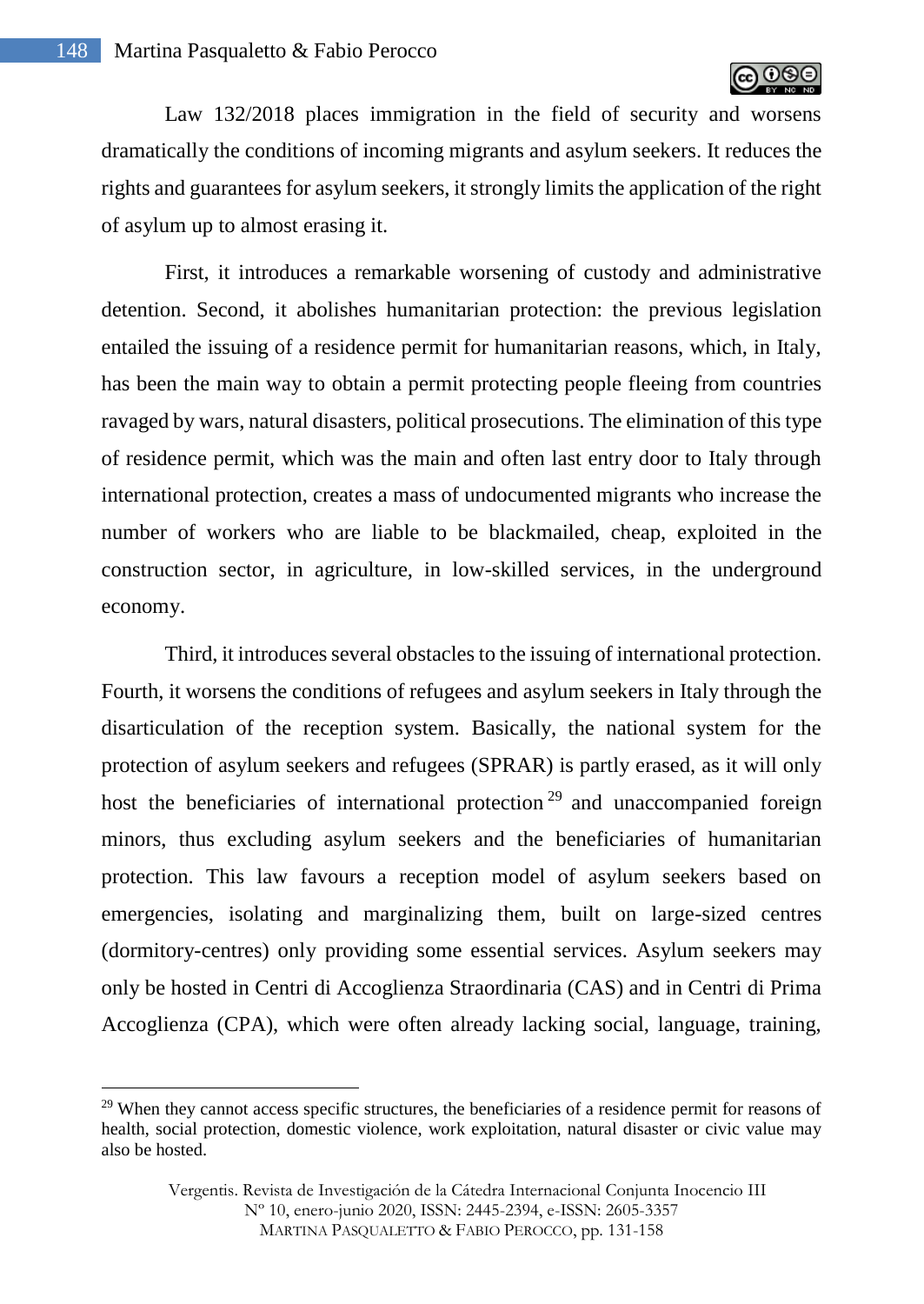

employment and legal protection services. Asylum seekers, distinguished by refugees and beneficiaries of international protection, are placed in a suspended context, in a limbo which does not entail nor start any process of social integration.

This condition of exclusion and suspension is symbolized by the provisions on the registration at the registry office<sup>30</sup>, which in Italy is compulsory for the issuing of the residence certificate and the ID, on the required documents to access public services (social services, public housing, aid and incentives) or to obtain services by private entities (employers for the work contract, landlords for a lease contract, driving schools to get a driving license, banks to open a bank account). Now, this law provides that the residence permit for asylum applications, though it is a valid document as a token of identity, cannot be used as such to apply for registration at the registry office; in theory the asylum seeker may obtain registration by presenting another document proving a regular stay on the Italian territory<sup>31</sup>, yet the registration becomes a matter of discretion of the Municipality and registry officers. The Italian legislation on immigration guarantees asylum seekers access to public services based on the residence declared in their application for international protection, but the lack of registration may entail the rejection by a part of the public administration and private entities to provide services. Within this context of institutional blackmail and social marginalization, in last years several atypical forms of work have multiplied, among which, voluntary work.

 $\overline{a}$ 

<sup>&</sup>lt;sup>30</sup> Foreigners, to obtain registration, shall prove their stable permanence in one place and have a residence permit.

 $31$  The law does not specify which other document.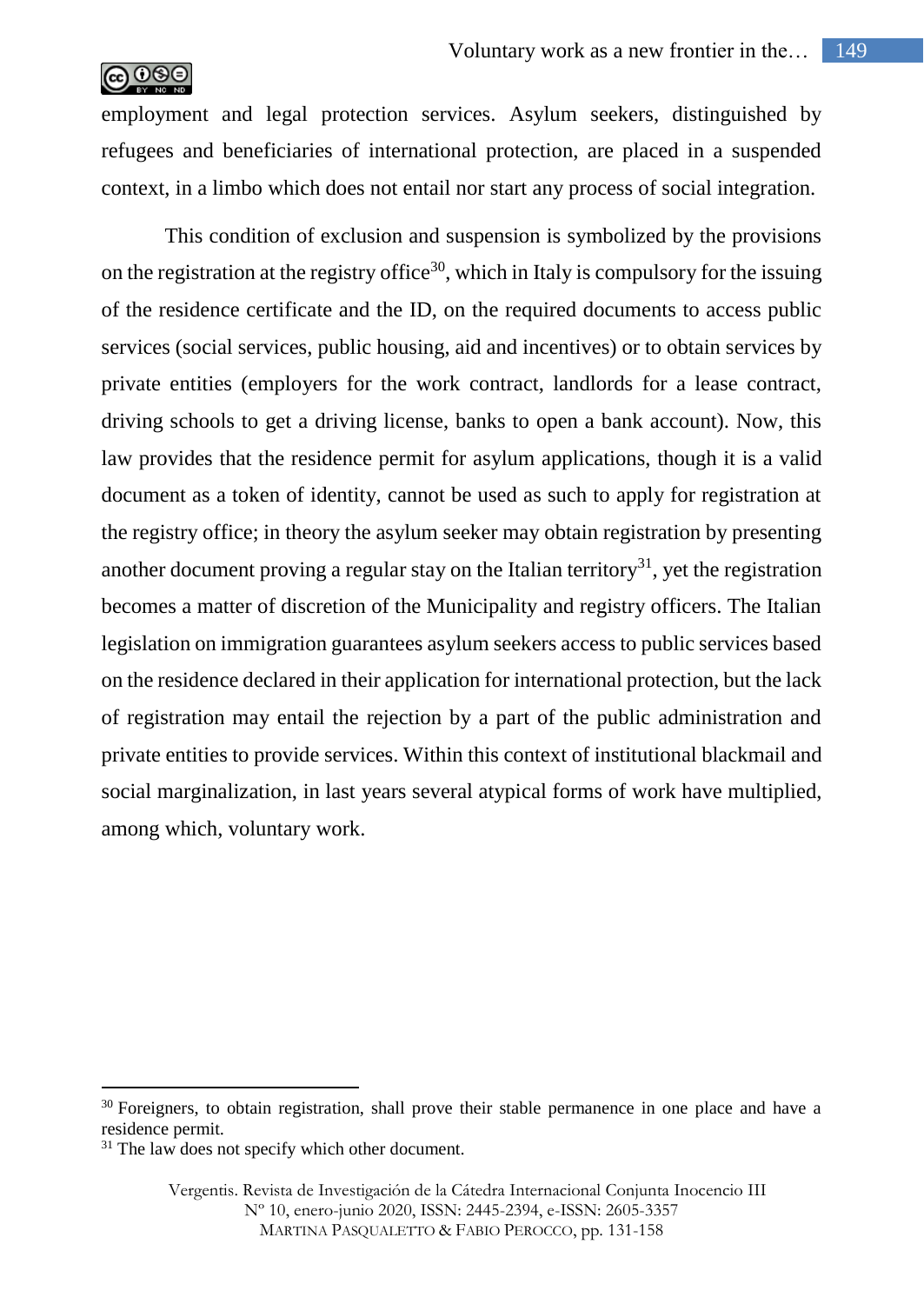

### 4. THE PUBLIC POLICY OF VOLUNTARY WORK BY ASYLUM SEEKERS

Within the workfare and active citizenship policies, recently a new form of unpaid voluntary work has emerged, a perfect example of the new frontiers of precarity involving immigrants: the policy of voluntary work by asylum seekers.

Officially launched in 2014 through administrative circular letter no. 14290 by the Ministry of Internal Affairs and applied in several local contexts, such measure was spread and legitimized after the so-called "refugees crisis". After a renewed political instability in some north-African countries, Libya and Tunisia in particular, the first phase of migratory events leading to the collapse of the embryonic Common European Asylum System<sup>32</sup> took place, together with the questioning of the Schengen system and of the European Union itself; this happened after the increase in the arrivals of people from third countries through the African and Balkan routes<sup>33</sup>. As for Italy, already in 2013 and 2014, the disorganization in reception system and the instrumentalization by the media led to perceive these arrivals as an invasion, as a national emergency, and started a set of controversies on the management of such phenomenon. One of such controversies was about the alleged "inactivity" of asylum seekers, arrived in large numbers in Italy<sup>34</sup>. According to a part of the public opinion and of political parties, the majority of asylum seekers were responsible for a passive attitude against the reception measures provided. Migrants waiting for a response to their asylum application, the majority of which

<sup>32</sup> ZAUN, N., *EU Asylum Policies*, London 2017; NIEMANN, A., ZAUN, N., «EU refugee policies and politics in time of crisis», in *Journal of Common Market Studies* 56 (2018), pp. 3-22; MENÉNDEZ, A.J., «The refugee crisis: between human tragedy and symptom of the structural crisis of European Integration», in *European Journal Law* 22 (2016), pp. 388-416; PASTORE, F., HENRY, G., «Explaining the crisis of the European Migration and Asylum Regime», in *The International Spectator* 51 (2016), pp. 44-57.

<sup>33</sup> IOM EUROPE, *Mixed Migration Flows to Europe. Yearly Overview*, 2015 [http://migration.iom.int/reports/europe-%E2%80%94-mixed-migration-flows-europe-yearlyoverview-2015?close=true, accessed 23 March 2019].

<sup>34</sup> MIN. INTERNO, *Rapporto sull'accoglienza di migranti e rifugiati in Italia 2015*, [https://www.asylumineurope.org/sites/default/files/resources/ministry\_of\_interior\_report\_on\_recep tion\_of\_migrants\_and\_refugees\_in\_italy\_october\_2015.pdf, accessed 23 Nov. 2018].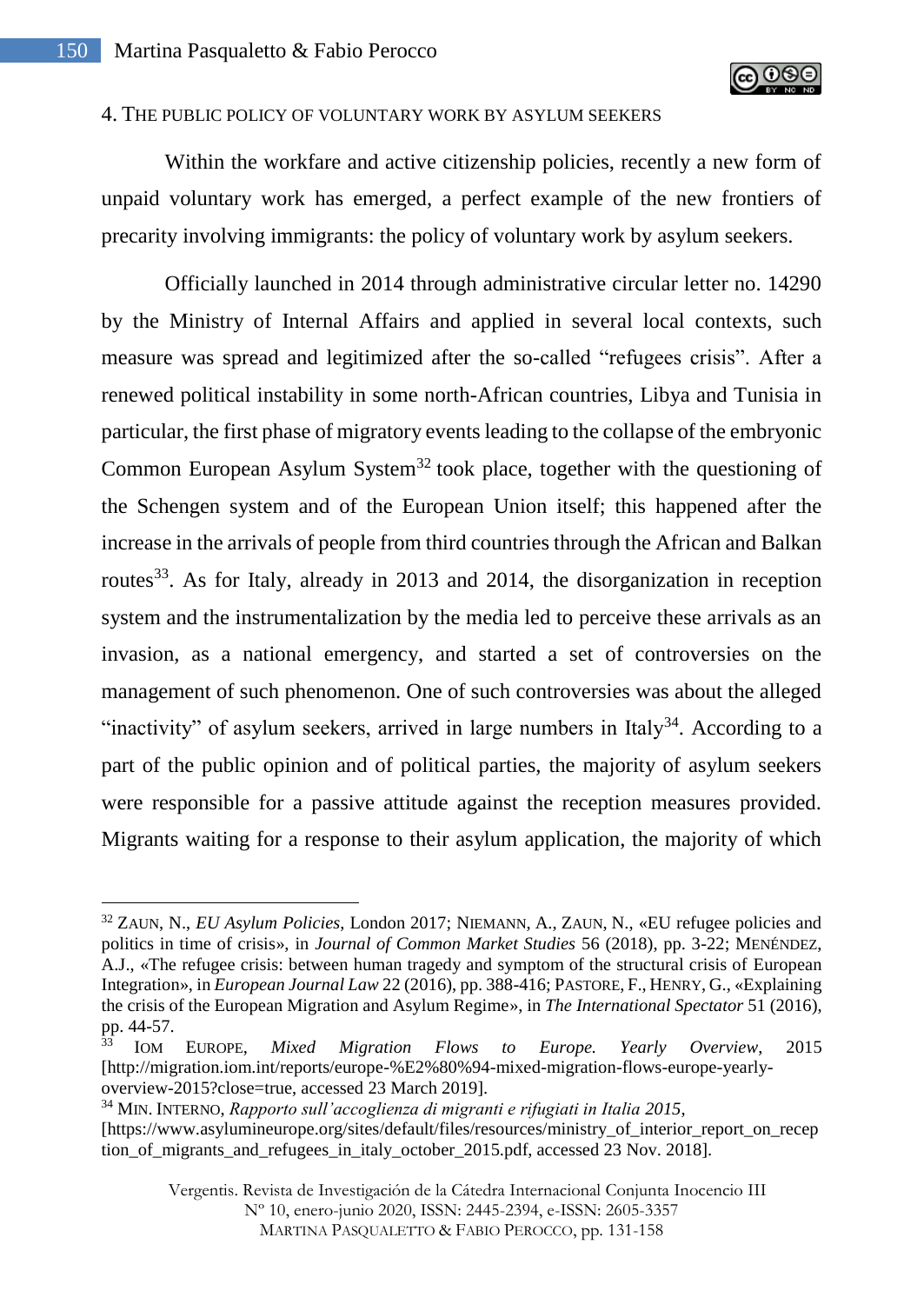

was and is rejected<sup>35</sup>, were described as *idle*, free riders on welfare services, a burden for Italian citizens already strained by the economic crisis and the reduction of social services due to austerity. Such debate has affected negatively the attitude of the Italian population vis-à-vis asylum seekers, already kindled by the shortcomings in the reception system and by a media discourse aimed at providing an alarming perception of immigration.

With the goal of offering a "rehabilitation" tool of asylum seekers in the eyes of the Italian population, the centre-left-wing Government promoted the public policy of voluntary work by asylum seekers. Such measure entails their involvement in activities of public interest, to facilitate their acceptance by the local population and to create social integration through their commitment in activities in favour of the local society. The pillar of this policy is the cooperation between Municipality and volunteer organizations, which act as a bridge between asylum seekers and the local society: the former have the task of planning projects matching the needs of the local society, while the latter support asylum seekers in the activities - usually cleaning public spaces, small road maintenance works, etc.

Five years after the enactment, institutional sources and local news indicate that several voluntary work projects were implemented by centre-left-wing local administrations –usually favourable to reception and integration within the so-called "refugees crisis". The latest data are from 2016, with around a hundred Municipalities implementing this policy<sup>36</sup>; yet, local news often tell about the creation or renewal of local protocols to involve asylum seekers in voluntary work.

<sup>35</sup> MIN. INTERNO, *I numeri dell'asilo*, [http://www.libertaciviliimmigrazione.dlci.interno.gov.it, accessed 23 March 2019].

<sup>36</sup> MIN. INTERNO, *I numeri dell'asilo 2016*, [http://www.interno.gov.it/it/sala-stampa/dati-estatistiche/i-numeri-dellasilo, accessed 23 March 2019].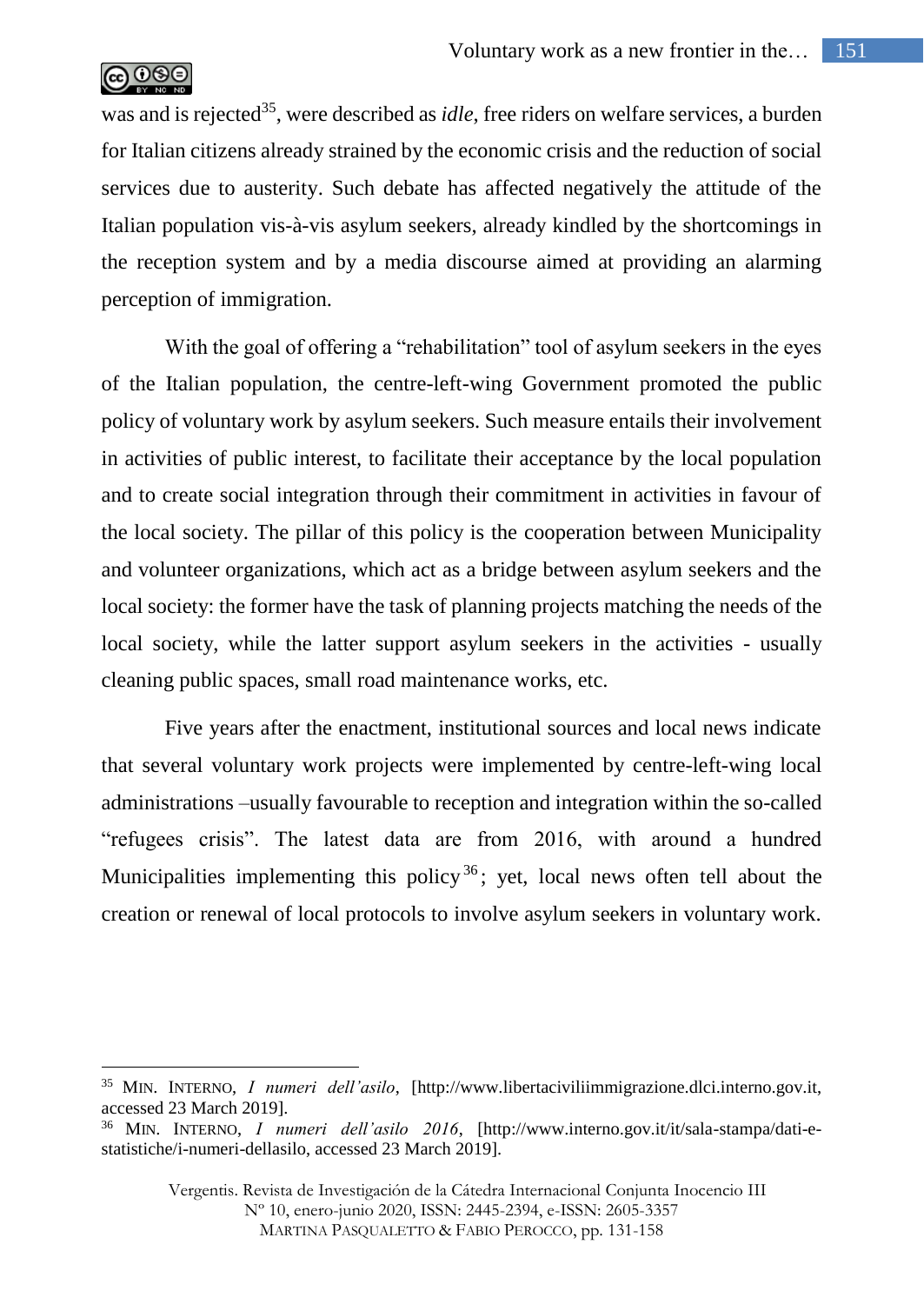

A recent example among large cities is that of Bologna, which has involved around 2000 asylum seekers in last 3 years<sup>37</sup>, but also Turin<sup>38</sup> or Rome<sup>39</sup> may be mentioned.

As for the public discourse, this policy has been presented as a useful tool for asylum seekers to obtain "participation awareness" and "knowledge of the social fabric", and to support their "maximum integration" through the educational and training potential of the activities. In theory, this policy's aim is to provide asylum seekers with the possibility of being perceived differently by the Italian population and to be "*integrated also through activities and services offered as volunteers for the benefit of the hosting community*" <sup>40</sup> . Besides the creation of a positive and hardworking public image for asylum seekers, the intentions of the legislator indicate that voluntary work activities are aimed at learning skills to consolidate the human capital (through the learning of practical and language skills) and the social capital (through the relations created with members of NGOs and the population).

#### 4.1. A NEW FRONTIER OF PRECARITY, A NEW WAY TO DISCIPLINE LABOUR

In line with the general goals of workfare and active citizenship policies, also the voluntary work by asylum seekers aims at creating community participation through activities of public interest, with the final goal of benefitting the local society trough commitment. A critical analysis of this policy, based on the study of local protocols and local news, supported by a fieldwork carried out in  $2017<sup>41</sup>$ , highlighted

 $\overline{a}$ 

<sup>39</sup> «Roma, richiedenti asilo per ripulire i parchi», in *Adnkronos*, 2 July 2018,

[https://www.adnkronos.com/fatti/cronaca/2018/07/02/roma-richiedenti-asilo-per-ripulire parchi\_i5x7HtptJWxHBGaI7GACwO.html, accessed 26 March 2019].

<sup>40</sup> Quoting from administrative circular letter 14290/2014.

<sup>37</sup> «Un esercito di 2mila migranti al lavoro volontario in Emilia», in *La repubblica*, 25 July 2018 [https://ricerca.repubblica.it/repubblica/archivio/repubblica/2018/07/25/un-esercito-di-2milamigranti-al-lavoro-volontario-in-emiliaBologna03.html, accessed 26 March 2019].

<sup>38</sup> **«**I profughi puliscono Torino**»**, in *La repubblica*, 23 April 2016

<sup>[</sup>http://torino.repubblica.it/cronaca/2016/04/23/news/i\_profughi\_puliscono\_torino\_per\_tre\_mesi\_27 \_rifugiati\_spazzini\_volontari-138276867, accessed 26 March 2019].

<sup>41</sup> PASQUALETTO, M., «Il 'volontariato' dei richiedenti asilo in Italia», in *Remhu* 49 (2017), pp. 233- 248.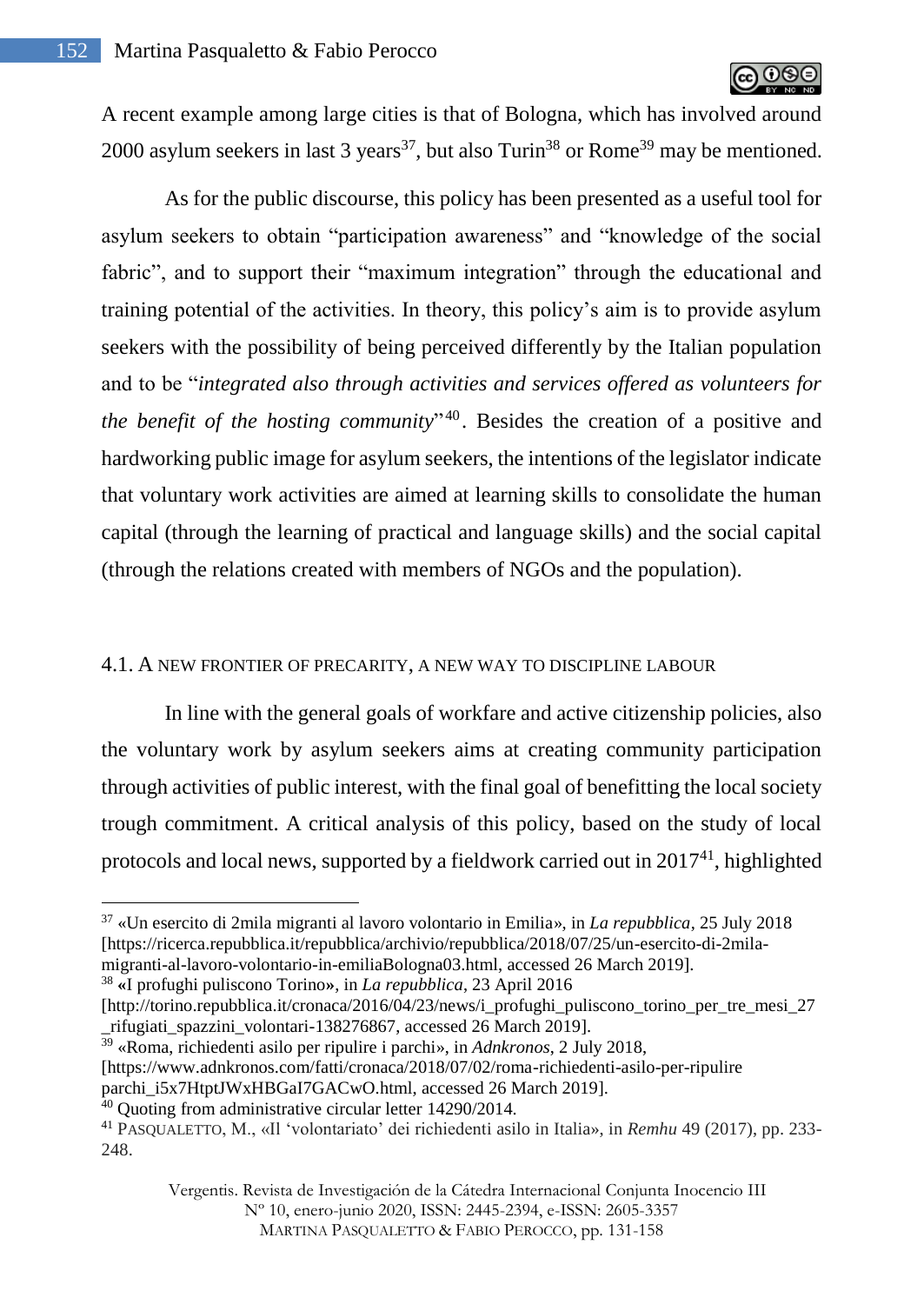

that voluntary work may be a tool of precarisation: it works at the level of public imaginary and at the level of insertion within the labour market, preparing the conditions for a subordinate social inclusion.

First, an analysis of the political and media discourses on the voluntary work by asylum seekers shows a delegitimization of the right of asylum and its universality. Indeed, two key terms as *integration* and *reception* substantiate an ambiguous and controversial content. With the former, the structural elements hindering the integration of immigrants (institutional and popular racism, lack of adequate policies, work precarity) are hidden and integration is defined as the result of the good will of the asylum seeker. With the latter, reception is presented as a responsibility of the asylum seeker, who shall obtain it with personal commitment, and not a responsibility shouldered by the receiving society. Thus, there are misrepresentations tainting upstream the possibility for voluntary work to influence the cultural context in terms of more tolerance.

In concealing the actual causes hindering integration, a questionable, yet consistent with the solution offered, causal relationship is introduced: the commitment of asylum seekers in voluntary work, as the root of the problem lies in their behaviour and the solution is their responsibility. In the media and political discourses, the "good will" of the asylum seeker to be received and integrated through voluntary work is supported by the concept of *restitution*, highlighted in several news pieces and in the interviews with the mayors promoting this policy. Often, in an atmosphere of expectation questioning the *willingness* of their involvement, voluntary work is offered to asylum seekers as a mean to *pay back* the local society for the reception they were given. The introduction of such concept in the discourse and in the policies on international protection is a dangerous step pushing the latter from the paradigm of universal rights towards that of state concessions. Moreover, linking deserving reception and carrying out voluntary work implies an ideal division, based on non-legal criteria, within the category of asylum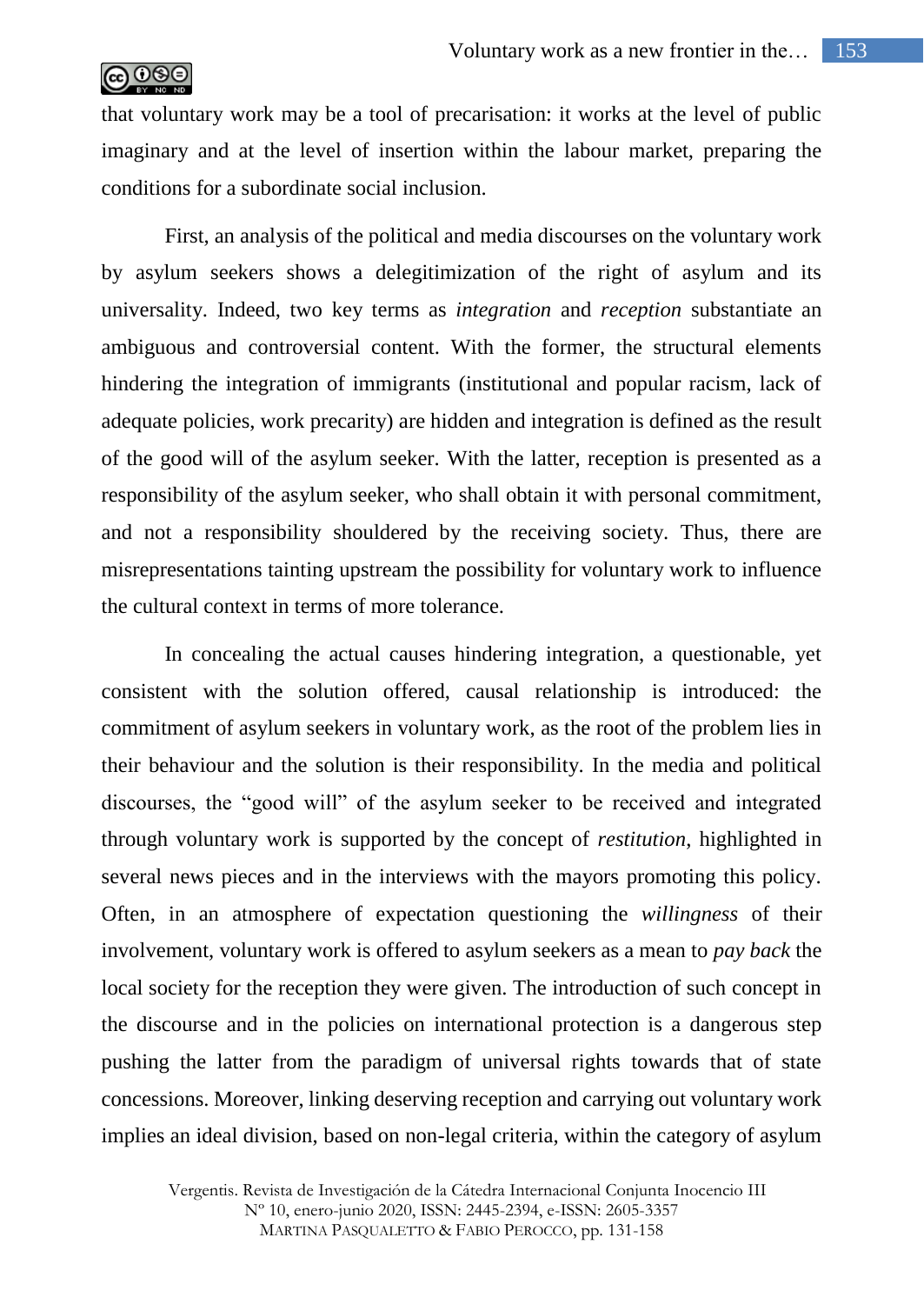

seekers: on one hand "hardworking people" showing their "willingness" to be received and integrated; on the other hand, idle people living a lazy life<sup>42</sup>. At level of public imaginary, through these mechanisms the public opinion is led towards an idea of right of asylum where the concept of universality is undermined. The key principle for which assistance shall be provided to whoever applies for international protection, irrespective of deserving it through voluntary work or other ways, is questioned. Furthermore, as a tool to be received, restitution through voluntary work takes on a symbolic feature for which, more than other migrants, asylum seekers have to shoulder a further burden, a sort of guilt to atone, i.e. being received at the State's expenses. Reception itself is thus associated to the need to *atone* a guilt, which will be compensated through voluntary work.

Again on the creation of a public imaginary, the voluntary work of asylum seekers brings about an inferiorised image for them. All the projects analysed through local news and fieldwork present activities which are irrelevant to the construction of human and social capital. They are always activities such as road cleaning, waste collection, small maintenance works on infrastructures, support to local festivals. The majority of these activities are decent tasks but quite distinguishing: the fact that asylum seekers are offered unpaid activities "showcasing" them in this way contributes to sediment a public imaginary where it is considered normal to assign automatically to migrants tasks related to the so-called 3D-jobs - "dirty, dangerous, demanding". If all this is coupled with any of the controversies linked to the inactivity of asylum seekers, to their *loitering* during their free time (i.e. to stand in a public place without an obvious reason - at least from the locals' point of view), voluntary work transforms the space of towns in a place they may attend, in the double meaning of an actual and socially accepted possibility, only

<sup>42</sup> «Il Capo dell'Immigrazione Morcone: "Affidare ai profughi lavori utili"», in *Corriere della Sera*, 18 August 2016, [http://www.corriere.it/cronache/16\_agosto\_17/capo-dell-immigrazione-morconeaffidare-profughi-lavori-utili-e732f624-64c4-11e6-8281-0851fdf23454.shtml, accessed 26 March 2019].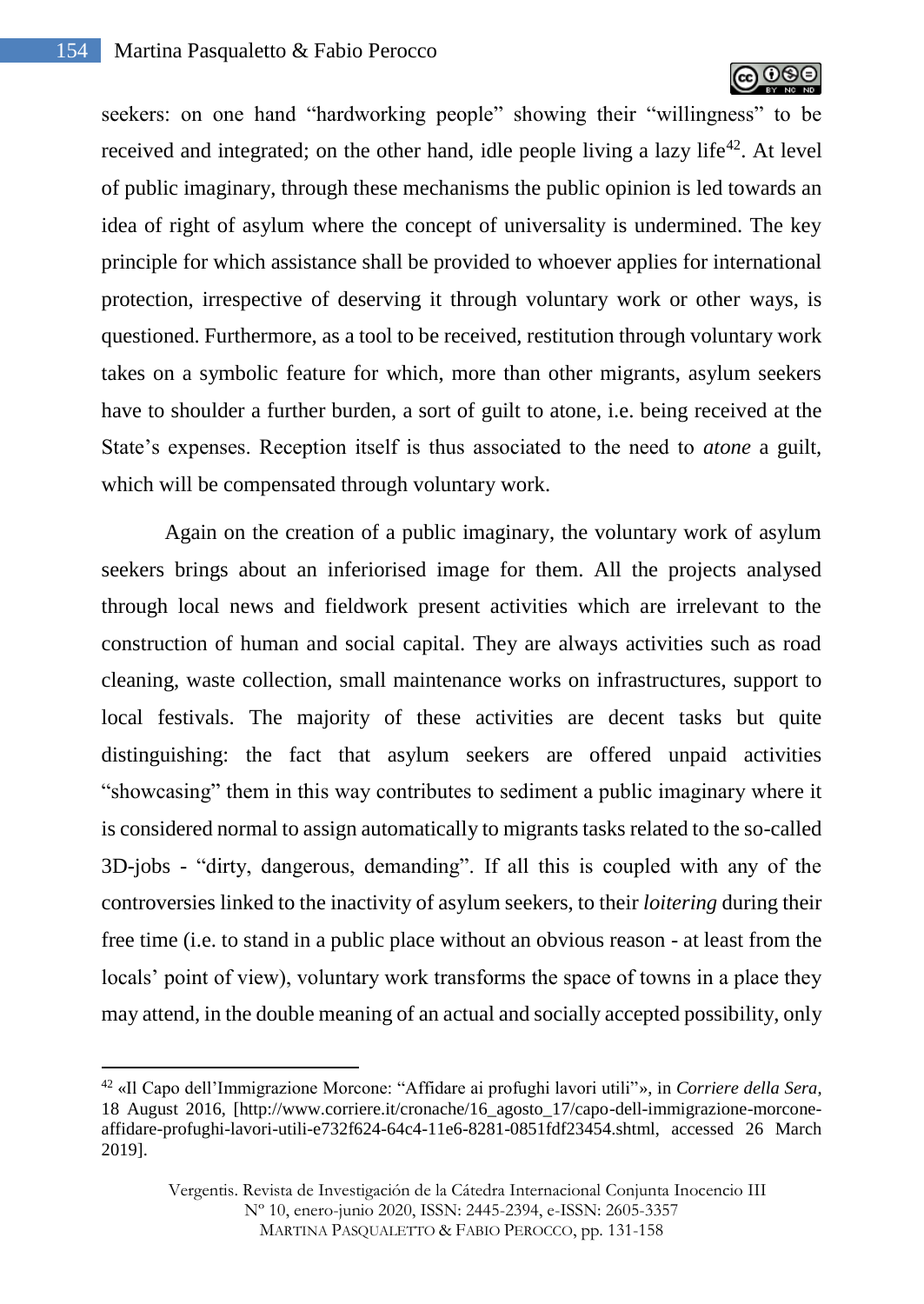

in ways which are strictly regulated under the point of view of time and activities of voluntary work. Indeed, the fieldwork shows that it is fundamental that the activities take place *outdoors*, so that asylum seekers may *prove* their good will.

As for the concepts of *restitution* and *atonement*, the ways in which voluntary work activities are carried out and their ineffectiveness in consolidating the human capital hint at the actual usefulness of this policy, lying in the relationship between municipalities and citizens and relegating asylum seekers to mere instruments in this mechanism. The analysis of political and media discourses highlights that usefulness of this policy is not conceived as real or material (asylum seekers are doing something for the community), but is rather played at the perception level: *they show they're doing something for the community*. Thus, the real political motivations of voluntary work for asylum seekers reside in the message aimed at consensus, which, on the concept of *restitution*, lastly implies a sort of *spectacularization of atonement* through which asylum seekers are given the chance to show their good will to deserve the reception, taking care materially of a community and his territory from which they are actually excluded.

Furthermore, in light of the concept of unpaid work this policy can be interpreted as a tool creating the conditions for the integration of asylum seekers in the labour market as precarious subjects. First of all, the services provided can be considered, in all respects, a form of unpaid work. The fieldwork indicates that, though with a large diversity in the activities, these are structured in the time and ways they are carried out, hierarchically organized, in blatant contradiction with the *personal* feature marking traditional volunteering. Secondly, the above-mentioned context of *expectation* on the choice of asylum seekers to participate or not to the programmes of voluntary work, casts shadows on the *spontaneity* of their decision. Third, this policy does not list among its goals those typical of volunteering (civic education, socialization towards participation) but rather those typical of work: the same administrative circular letter of the Ministry of Internal Affairs echoes the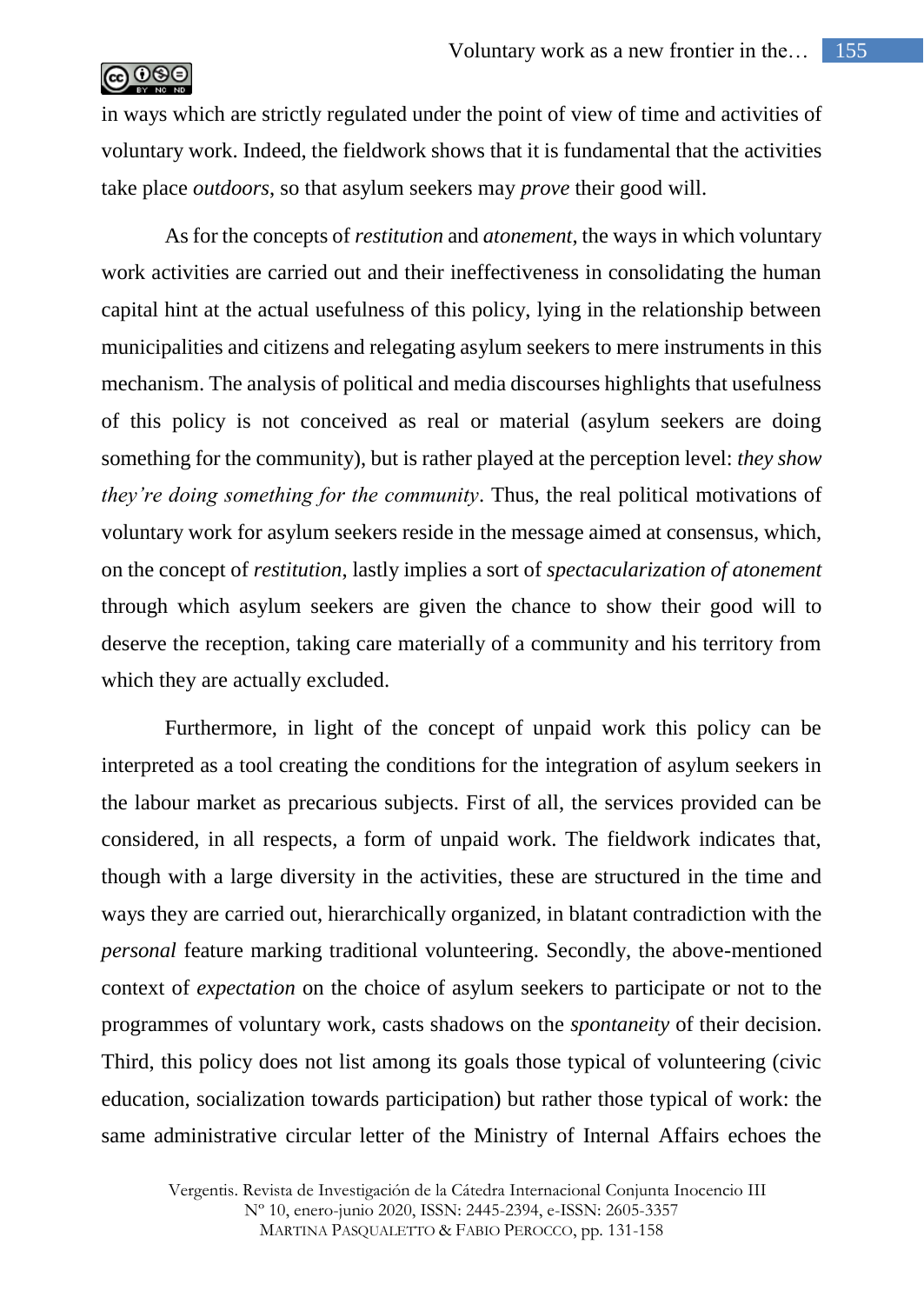

concepts of human and social capital, and indeed this policy has the goal of increasing the employability of asylum seekers. Furthermore, like internships, voluntary work also is an investment in terms of time and energy aimed at a *future*, thus uncertain, integration within the labour market. It is also configured as a sort of *hope labour*, with which the asylum seeker provides for free an unpaid service *hoping* to have a benefit in the future.

Finally, the conditions to enter the labour market projected by asylum seekers' voluntary work provide the inputs to look at it as a carrier of work precarity. This policy repeats the pedagogical leverage of unpaid work: it acquaints asylum seekers with it, shaping their expectations on what awaits them once they leave reception centres to look for a job. With voluntary work, an unpaid and non-training activity is offered, which does not consider their individual skills and places them at the margins of society; in relation to the local society voluntary work is the extra commitment required to aim at (a subordinate and precarious) inclusion. The prospect of this policy in the labour market is that of a group of flexible and cheap workers, trained to accept unpaid or underpaid tasks to find a legitimate place in the receiving society.

Based on these considerations, voluntary work, in the forms and ways provided for by the Italian state, may be interpreted as a mean of precarisation of asylum seekers, both in terms of present and future life conditions. During the time of legal limbo while waiting for the response to the asylum application, it affects their presence, delegitimizing the right of asylum itself and presenting to the Italian population an inferiorised image; it jeopardizes their conditions of entry into the world of work, making them acquainted with life and work precarisation.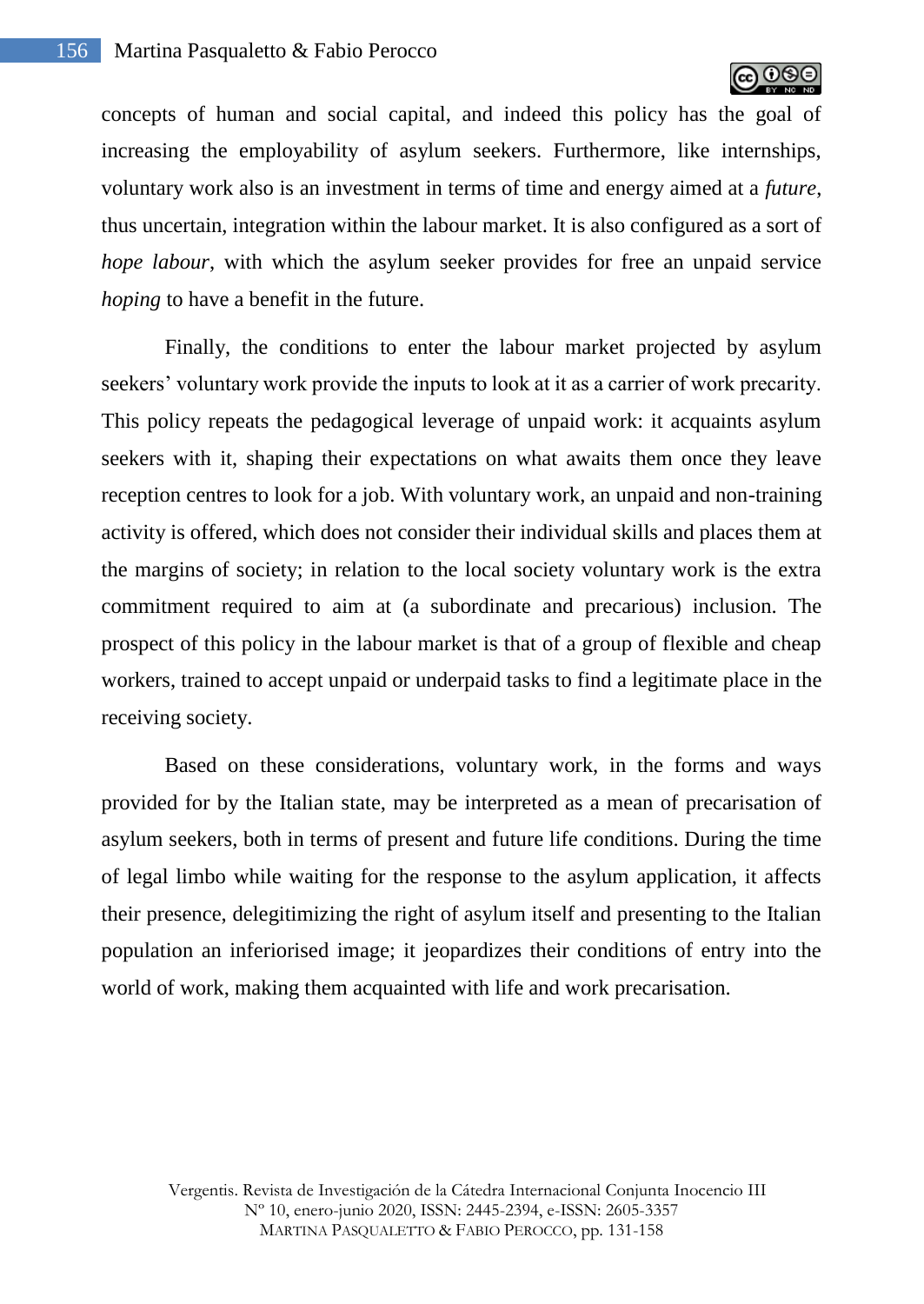

#### 5. CONCLUSION

In a context of deep transformations of work and of the labour market, voluntary work is a new frontier in the two-fold process of precarisation and discipline of labour. In the specific case of asylum seekers, the institutionalization of precarity reserved for migrant workers shall also be included; it is an element in the obstacle course towards integration which offers the labour market a precarious workforce, liable to be blackmailed. Voluntary work by asylum seekers - forced migrants to forced voluntary work - falls within the processes of precarisation and devaluation of the immigrant workforce.

In this context, the public policy of voluntary work by asylum seekers works on multiple fronts and times. It affects the present of asylum seekers, where they live in the limbo of waiting for the response to the application for international protection, determining some of the conditions of their stay: it uses them as scapegoats for the chaotic management of the so-called "migrants emergency"; it inferiorizes them in the eyes of the public opinion, creating a *restitution show* for reception and contributing on the cultural level to the wipe-out of the right of asylum. It affects the future of the immigrants, acquainting them with underpaid work, with the false promise of stability and integration through unpaid work. Voluntary work takes place in a key moment within the migration experience of asylum seekers, that of the passage from a first reception phase to the search for a job within the labour market: this is where they apply the acquaintance with the underpaid work carried out in the second reception phase in labour-intensive sectors.

The policy of voluntary work by asylum seekers is thus one of the expressions of neoliberal precarisation to the detriment of workers, as a tool for the creation of a subordinate and vulnerable workforce. Within the global transformation of work, this policy paves the way for the institutional use of unpaid work, where the State and the public administration implement provisions reaching the maximum level of subordination for the worker, in one of the most vulnerable categories in today's society: asylum seekers. They experiment advanced forms of work precarity